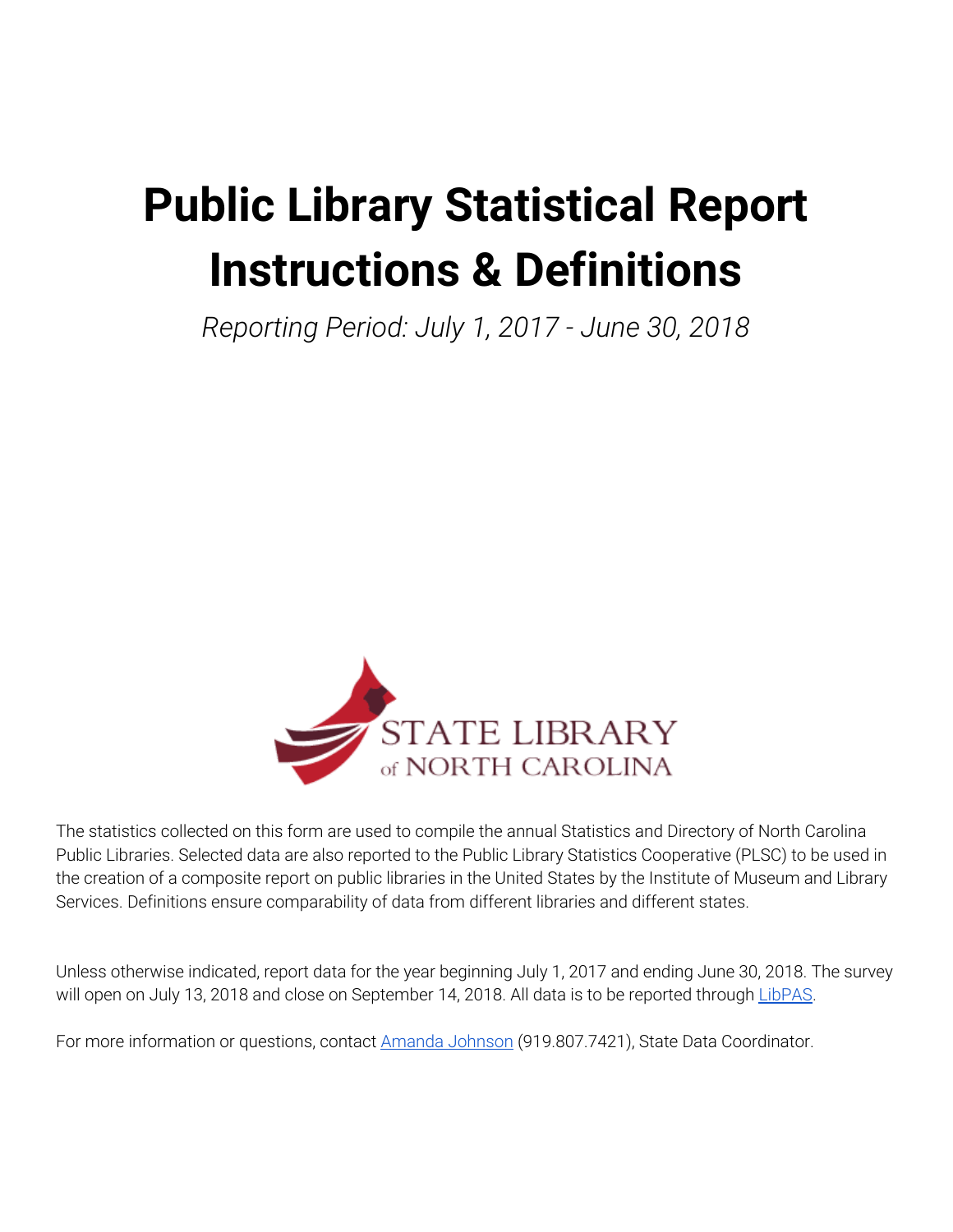# **PLSC Codes**

These data elements are reported to PLSC and are used to identify characteristics of the library system for comparative analysis. These values are prefilled for you and do not usually change from year to year. If changes are needed, please contact Amanda [Johnson,](mailto:amanda.johnson@ncdcr.gov) State Data Coordinator, at 919-807-7421.

| PLSC ID                        | This is prefilled by the State Library. This is the identification code<br>assigned by PLSC. Outlets are assigned the same ID as the<br>administrative entity to which they belong, with a unique suffix<br>added to distinguish each outlet.                                                                                                                                                                                                                                                                                                                                                                                                    |
|--------------------------------|--------------------------------------------------------------------------------------------------------------------------------------------------------------------------------------------------------------------------------------------------------------------------------------------------------------------------------------------------------------------------------------------------------------------------------------------------------------------------------------------------------------------------------------------------------------------------------------------------------------------------------------------------|
| LIB ID                         | This is prefilled by the State Library. This is the state-assigned<br>identification code for the administrative entity or outlet.                                                                                                                                                                                                                                                                                                                                                                                                                                                                                                               |
| Interlibrary relationship code | This is prefilled by the State Library Select one of the following: HQ<br>= Headquarters of a System, Federation, or Cooperative Service; ME<br>= Member of a System, Federation, or Cooperative Service, but not<br>the headquarters; NO = Not a Member of a System, Federation, or<br>Cooperative Service. NOTE: North Carolina libraries are all "NO".                                                                                                                                                                                                                                                                                        |
| Legal basis code               | This is prefilled by the State Library. The legal basis is the type of<br>local government structure within which the entity functions. It<br>reflects the state or local law which authorizes the library. Select<br>one of the following: CI = Municipal Government (city, town or<br>village); CO = County; CC = City/County; MJ = Multi-jurisdictional;<br>NL = Native American Tribal Government; NP = Non-profit<br>Association or Agency; SC = School District; SD = Special Library<br>District (authority, board, commission); OT = Other. Note: Put<br>city/county combinations under 'CC', rather than under<br>Multi-jurisdictional. |
| Administrative structure code  | This is prefilled by the State Library. This code identifies an<br>autonomous library entity that has its own governance and funding.<br>Select one of the following: MA = Administrative entity with multiple<br>direct service outlets where administrative offices are separate; MO<br>= Administrative entity with multiple direct service outlets where<br>administrative offices are not separate; SO = Administrative entity<br>with a single direct service outlet.                                                                                                                                                                      |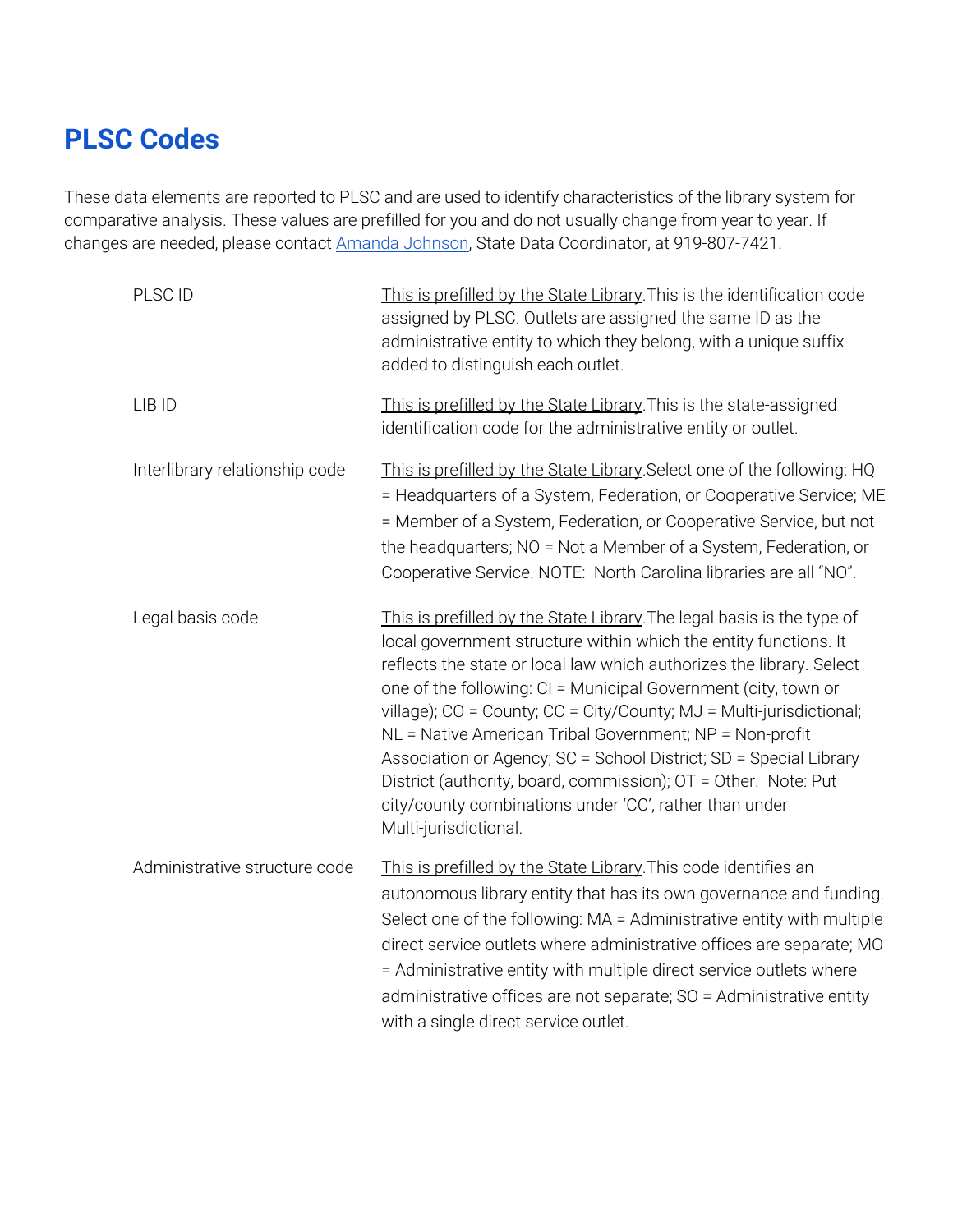| FSCS public library definition          | Answer yes or no to the following question: Does this public library<br>meet all the criteria of the FSCS (Federal State Cooperative System)<br>public library definition? A public library is an entity that is<br>established under state enabling laws or regulations to serve a<br>community, district, or region, and that provides at least the<br>following: 1. An organized collection of printed or other library<br>materials, or a combination thereof; 2. Paid staff; 3. An established<br>schedule in which services of the staff are available to the public; 4.<br>The facilities necessary to support such a collection, staff, and<br>schedule; and 5. Is supported in whole or in part with public funds.                                                                                                |
|-----------------------------------------|----------------------------------------------------------------------------------------------------------------------------------------------------------------------------------------------------------------------------------------------------------------------------------------------------------------------------------------------------------------------------------------------------------------------------------------------------------------------------------------------------------------------------------------------------------------------------------------------------------------------------------------------------------------------------------------------------------------------------------------------------------------------------------------------------------------------------|
| Geographic code                         | This is prefilled by the State Library. Choose the code that either<br>exactly or most nearly describes the geographic area for which the<br>public library has been established to offer services and from which<br>(or on behalf of which) the library derives income and any areas<br>served under contract for which the library is the primary service<br>provider: $Cl1 = City$ (exactly); $Cl2 = City$ (most nearly); $CO1 = County$<br>(exactly); CO2 = County (most nearly); MA1 = Metropolitan Area<br>(exactly); MA2 = Metropolitan Area (most nearly); MC1 =<br>Multi-County (exactly); MC2 = Multi-County (most nearly); SD1 =<br>School District (exactly); SD2 = School District (most nearly); OT =<br>Other. NOTE: The geographic code selected should reflect the<br>library's Legal Service Population. |
| Legal service area boundary<br>change   | Answer yes or no to the following question: Did the administrative<br>entity's legal service area boundaries change since last year?<br>Note: Changes are likely to result, for example, when a<br>municipality annexes land or when an administrative entity<br>contracts to provide public library service for some additional<br>geographic area other than the geographic area for which it was<br>established (e.g., a municipal library contracts to serve county<br>residents).                                                                                                                                                                                                                                                                                                                                     |
| Population of the legal service<br>area | This is prefilled by the State Library. The number of people in the<br>geographic area for which a public library has been established to<br>offer services and from which (or on behalf of which) the library<br>derives income, plus any areas served under contract for which the<br>library is the primary service provider.<br>Note: Population of the legal service area is updated by State<br>Library staff prior to PLSC submission. You do not need to enter<br>this information.                                                                                                                                                                                                                                                                                                                                |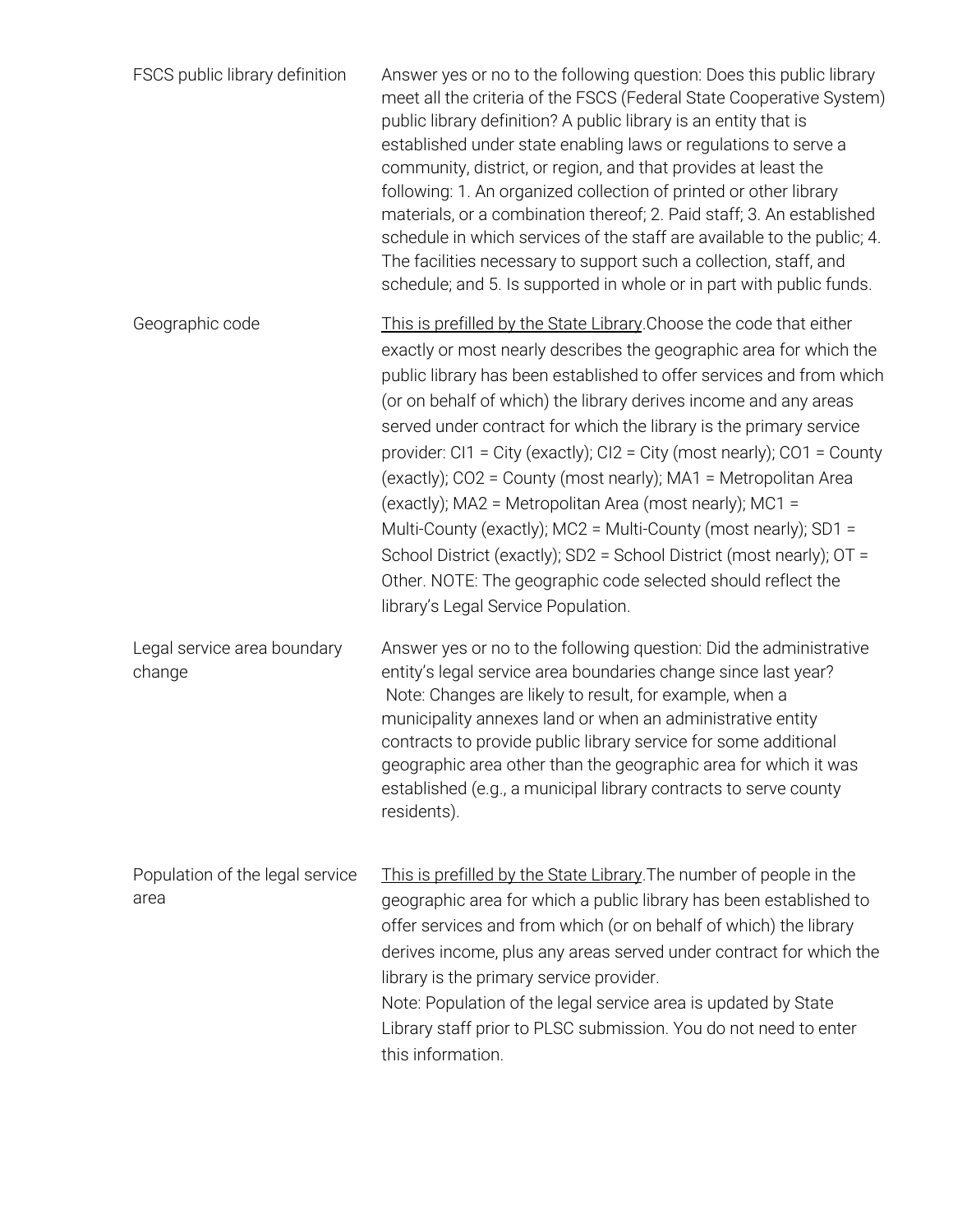# **Summer Reading Program**

| 1              | Library staff did school/daycare<br>visits to advertise the SRP    | Yes/No                                                                                                                                                                       |
|----------------|--------------------------------------------------------------------|------------------------------------------------------------------------------------------------------------------------------------------------------------------------------|
| $\overline{2}$ | Number of birth to grade 5<br>registrants                          | The number of registrants in the Summer Reading Program this<br>year who are ages zero through 5 <sup>th</sup> grade.                                                        |
| 3              | Number of grade 6 through grade<br>12 registrants                  | The number of registrants in the Summer Reading Program this<br>year who are in grades 6 through 12.                                                                         |
| 4              | Total SRP/SRC events/programs<br>held for birth through grade 5    | The number of events or programs held as part of the Summer<br>Reading Program this year targeted at people age zero through 5 <sup>th</sup><br>grade.                       |
| 5              | Total SRP/SRC events/programs<br>held for grade 6 through grade 12 | The number of events or programs held as part of the Summer<br>Reading Program this year targeted at people grade 6 through 12.                                              |
| 6              | Total attendees at events for birth<br>to grade 5 programs         | Include attendees of all ages, not just attendees who are age birth<br>to $5th$ grade.                                                                                       |
| 7              | Total attendees at events for<br>grade 6 through 12                | Include attendees of all ages, not just attendees who are grade 6<br>through 12.                                                                                             |
| 8              | Total juvenile books circulated<br>June 1-August 31                | Report the number of juvenile books circulated, regardless of<br>whether you are sure they are associated with SRP.                                                          |
| 9              | Total young adult books circulated<br>June 1-August 31             | Report the number of young adult books circulated, regardless of<br>whether you are sure they are associated with SRP                                                        |
| 10             | Total minutes read, birth to grade<br>5                            | Report the total number of minutes read for SRP participants ages<br>birth through grade 5.                                                                                  |
| 11             | Total minutes read, grade 6<br>through 12                          | Report the total number of minutes read for SRP participants<br>grades 6 through 12.                                                                                         |
| 12             | Anecdote, age birth to grade 5                                     | Include a story that shows how your program helped a child or<br>family. Details or quotes are helpful. The State Library uses<br>anecdotes for advocacy purposes.           |
| 13             | Anecdote, grade 6 through grade<br>12                              | Include a story that shows how your program helped a child or<br>family. Details or quotes are helpful. The State Library uses<br>anecdotes for statewide advocacy purposes. |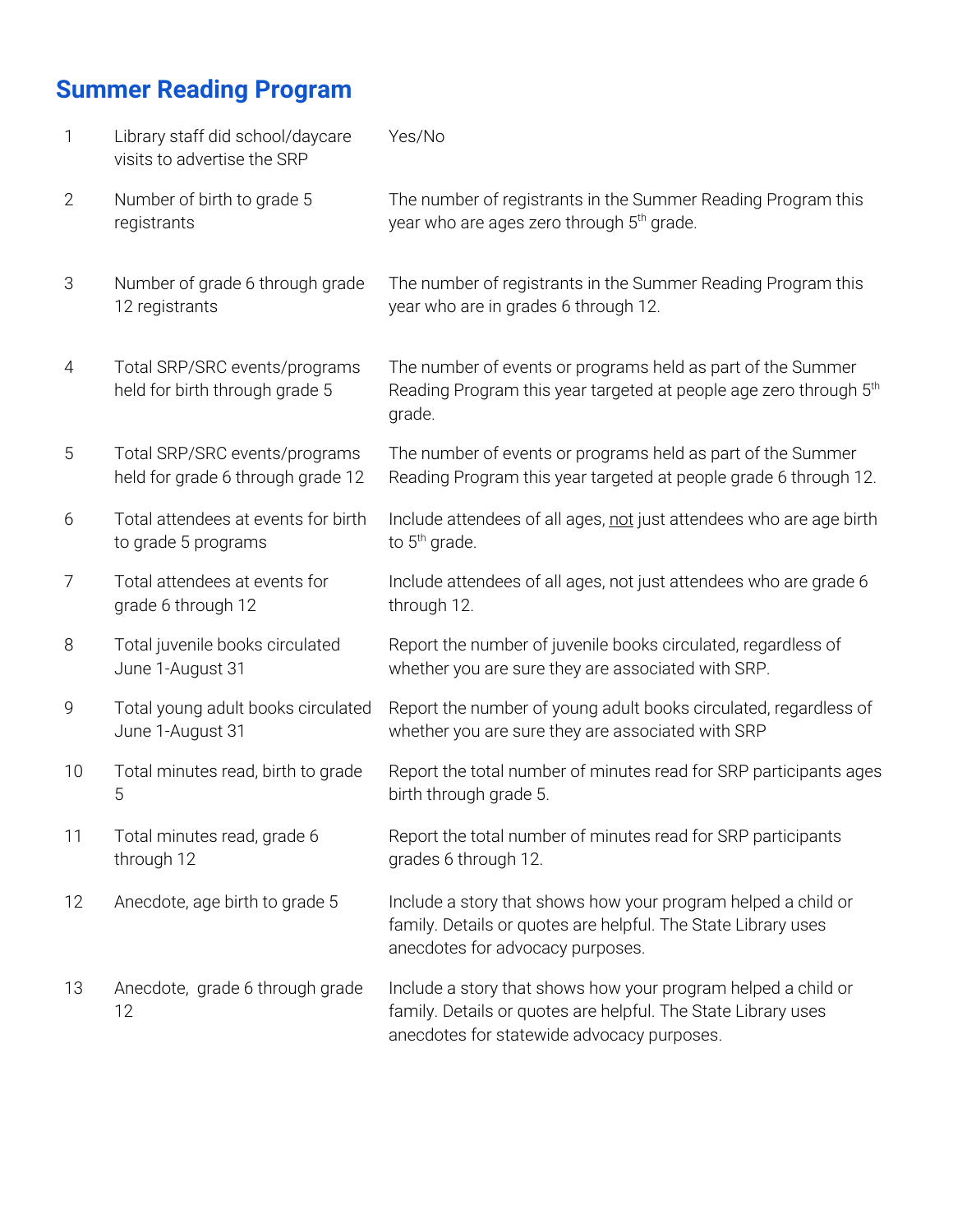# **Addresses**

|         | Mailing address                                       | This is prefilled by the State Library. The library's mailing address. If<br>your mailing address has changed since last year, please contact<br>amanda.johnson@ncdcr.gov.                                                         |
|---------|-------------------------------------------------------|------------------------------------------------------------------------------------------------------------------------------------------------------------------------------------------------------------------------------------|
|         | Street address                                        | This is prefilled by the State Library. The library's physical street<br>address. If your physical street address has changed since last year,<br>please contact amanda.johnson@ncdcr.gov.                                         |
|         | <b>Identification</b>                                 |                                                                                                                                                                                                                                    |
|         | Economic tier                                         | This is prefilled by the State Library. It is the 2018 Economic Tier<br>designated by the NC Department of Commerce. Regional Libraries<br>have been assigned a tier based on the where the majority of their<br>population lives. |
|         | Library type                                          | This is prefilled by the State Library Regional, County, or Municipal.                                                                                                                                                             |
|         | County                                                | This is prefilled by the State Library. The county in which the library is<br>situated. For Regional Libraries, this is the county in which the<br>Regional headquarters is located.                                               |
| Contact |                                                       |                                                                                                                                                                                                                                    |
|         | Director's contact                                    | Name, phone number, fax number, and email address of the library<br>director.                                                                                                                                                      |
|         | Contact for the person filling<br>out the survey form | Name, title, phone number, fax number, and email address of the<br>person filling out the annual survey form.                                                                                                                      |
|         | Web address                                           | The website address of the library.                                                                                                                                                                                                |

# **Library Profile**

| 14 | Number of central libraries | A single outlet library, or the service outlet which is the operational<br>center of a multiple-outlet library. Usually all processing is<br>centralized here and the principal collections are housed here.<br>Synonymous with the main library. Note: Administrative centers<br>are not counted as central libraries, i. e., offices that are separate<br>from the direct service outlets and do not provide direct library<br>services, but may provide staff, materials, and services to other |
|----|-----------------------------|----------------------------------------------------------------------------------------------------------------------------------------------------------------------------------------------------------------------------------------------------------------------------------------------------------------------------------------------------------------------------------------------------------------------------------------------------------------------------------------------------|
|    |                             | libraries. Count these as branches.                                                                                                                                                                                                                                                                                                                                                                                                                                                                |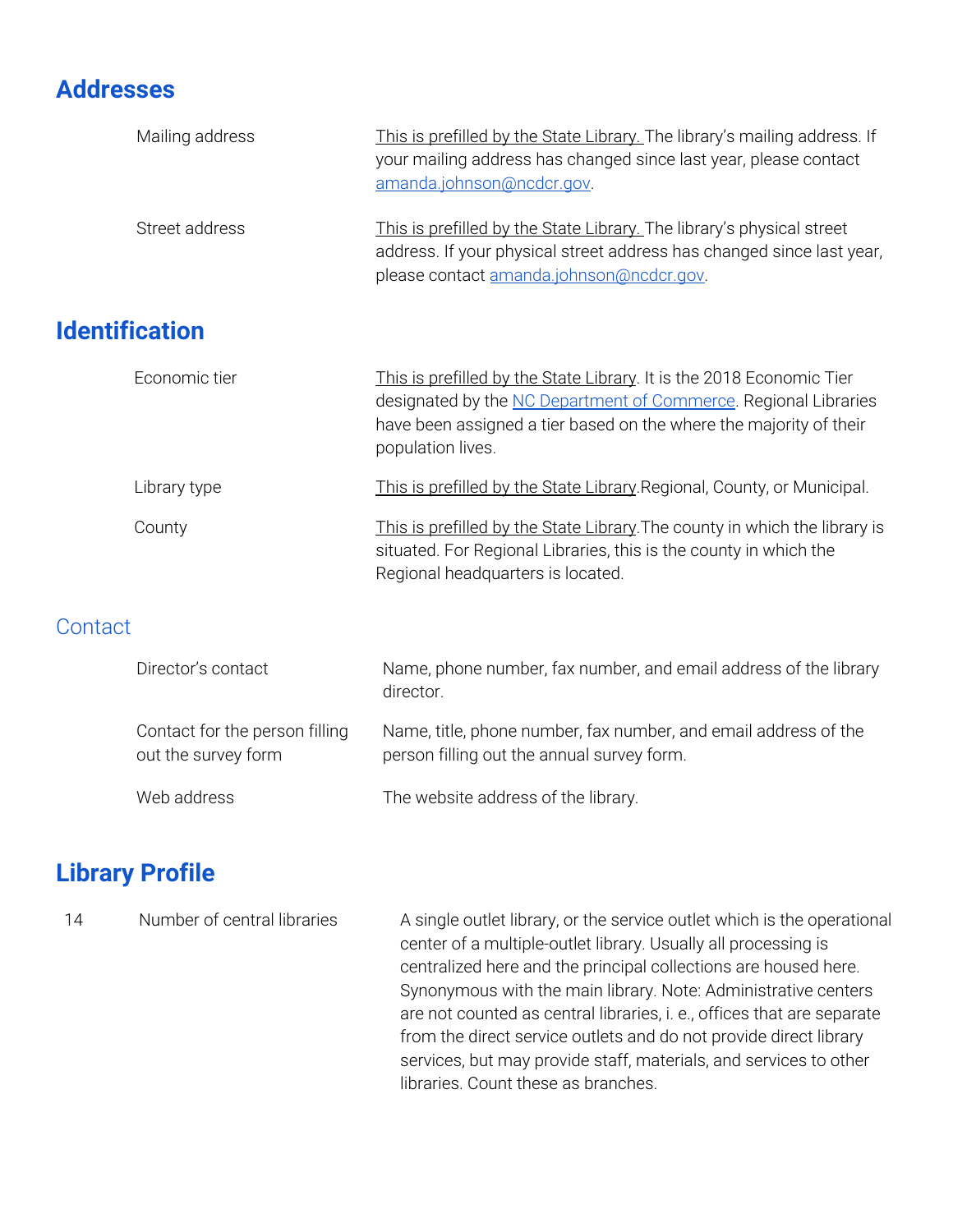| 15 | Number of branch libraries    | An auxiliary unit which has all of the following: (1) separate<br>quarters; (2) an organized collection of library materials; (3) paid<br>staff; and (4) regularly scheduled hours for being open to the<br>public. County libraries of a regional system are listed here. Report<br>all branches including those housed in the same building as the<br>regional library. |
|----|-------------------------------|---------------------------------------------------------------------------------------------------------------------------------------------------------------------------------------------------------------------------------------------------------------------------------------------------------------------------------------------------------------------------|
| 16 | Number of bookmobiles         | A traveling branch library which has all of the following: 1) a truck<br>or van that carries an organized collection of library materials; 2)<br>paid staff; and 3) regularly scheduled hours (bookmobile stops) for<br>being open to the public.                                                                                                                         |
| 17 | Number of other mobile units  | Other vehicles or vans used for library programming (e.g., service<br>to daycare centers, senior centers, etc.) that do not meet the<br>definition of "bookmobile" above.                                                                                                                                                                                                 |
|    | Public service hours per year | This is the sum of annual public service hours for all outlets. It is<br>automatically calculated based on the hours reported individually<br>for the central library, branches, and bookmobiles in the branch<br>information section.                                                                                                                                    |

# **Library Staff**

Report all personnel figures in Full-Time Employment (FTE) equivalents as of the last day of the fiscal year. Include all positions funded in the library's budget whether those positions are filled or not. To ensure comparable data, 40 hours per week has been set as the measure of full-time employment. To compute full-time equivalents of employees in any category, take the number of hours worked per week by all employees in that category and divide it by 40. Example: Two employees working 38 hours per week would be considered 1.9 FTE.  $(2 \times 38/40 = 1.9)$ 

#### Personnel

For these data elements, the IMLS says that educational degree is tied to the requirements of the position not to the person occupying it. Therefore, if an individual who holds an MLS is working in a job that is not classified as such, they are supposed to be counted in FTE all Other Paid Staff. Similarly, if someone without an MLS is working in a job classified to require an MLS, they would be counted in FTE Librarians with MLS accredited by ALA or FTE Librarians with MLS not accredited by ALA.

| 18 | FTE Librarians with MLS<br>accredited by ALA     | Paid librarians with a master's degree from programs of library<br>and information studies accredited by ALA. Graduates whose<br>library schools received accreditation within five years after their<br>graduation should be included in this count ("grandfathered in"). |
|----|--------------------------------------------------|----------------------------------------------------------------------------------------------------------------------------------------------------------------------------------------------------------------------------------------------------------------------------|
| 19 | FTE Librarians with MLS not<br>accredited by ALA | Paid librarians with a master's degree from programs of library<br>and information studies not accredited by ALA but having North<br>Carolina Public Librarian Certification.                                                                                              |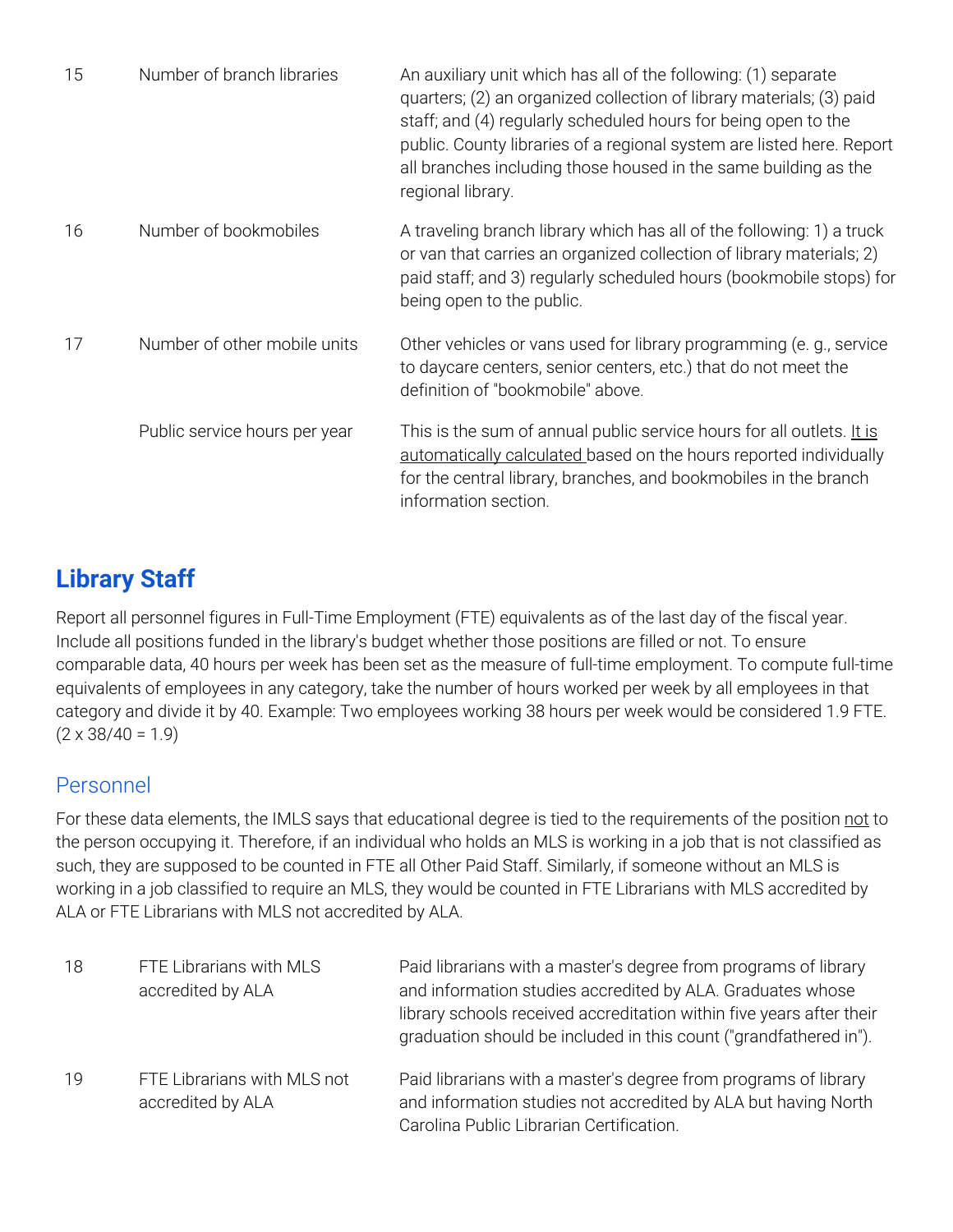|                 | <b>Total Librarians</b>                      | This is calculated for you by the State Library.<br>FTE Librarians with MLS accredited by ALA + FTE Librarians with<br>MLS not accredited by ALA |
|-----------------|----------------------------------------------|--------------------------------------------------------------------------------------------------------------------------------------------------|
| 20              | FTE all Other Paid Staff                     | Includes all other employees paid from the reporting unit budget<br>including plant operations, security, and maintenance staff.                 |
|                 | <b>Total Paid Employees</b>                  | This is calculated for you by the State Library.<br>Total Librarians + FTE all Other Paid Staff                                                  |
| 21              | Volunteer hours                              | Report the number of hours worked by library volunteers this year.                                                                               |
| <b>Salaries</b> |                                              |                                                                                                                                                  |
| 22              | Director's salary                            | Salary as of July 1 of the fiscal year in question.                                                                                              |
| 23              | Salary range of Library Director<br>position | The minimum salary and maximum salary of this position as of<br>July 1 of the fiscal year in question.                                           |
| 24              | Year of appointment of Library<br>Director   | Calendar year in which the library director was employed in that<br>position. Ex. "2014."                                                        |
| 25              | Assistant Director salary                    | Salary as of July 1 of the fiscal year in question.                                                                                              |

#### Management Librarians Salaries

Report the minimum and maximum actual salaries for the following management positions as of July 1 of the fiscal year in question. Management staff should include staff responsible for high-level decision making and may or may not have direct reports. To report average salary, average the salaries for all FTEs holding the position as of July 1. Report the educational attainment required for the position.

| 26-29 | <b>Branch Manager</b>        | Salary as of July 1 of the fiscal year in question.                                                                                          |
|-------|------------------------------|----------------------------------------------------------------------------------------------------------------------------------------------|
| 30-33 | Youth Services Librarian     | Report salaries for librarians whose primary responsibilities<br>include youth services and youth programs. Include teen<br>librarians.      |
| 34-37 | Adult Services Librarian     | Report salaries for librarians whose primary responsibilities<br>include adult services and adult programs. Include reference<br>librarians. |
| 38-41 | Technical Services Librarian | Report salaries for positions primary responsibilities include<br>cataloging and acquisitions.                                               |
| 42-45 | <b>Circulation Librarian</b> | Report salaries for positions whose primary responsibilities<br>include circulation services.                                                |
| 46-48 | Other Librarian              | Report all professional other positions not included above.                                                                                  |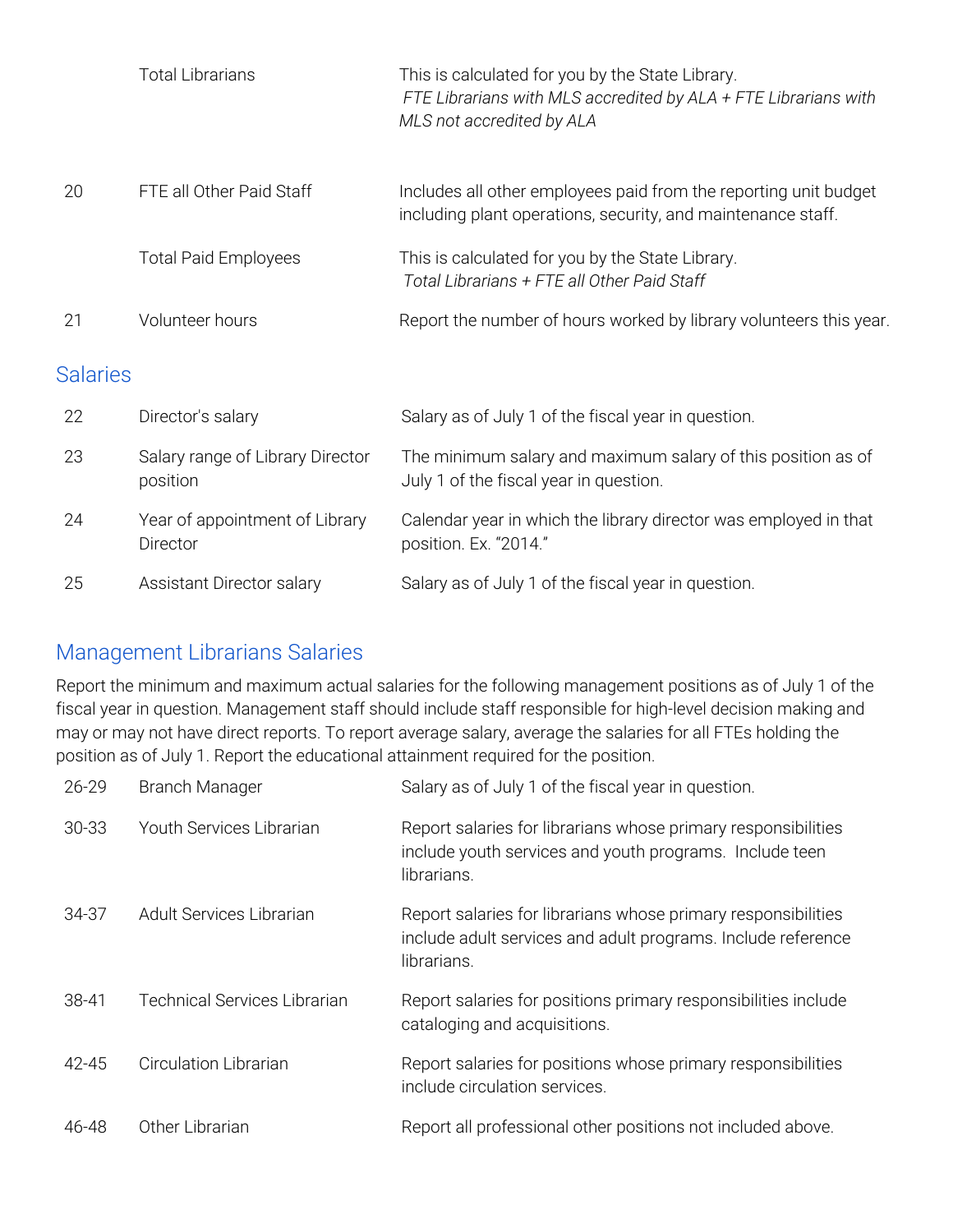#### Other Librarian Salaries

Report the minimum and maximum actual salaries for the following positions as of July 1 of the fiscal year in question. To report average salary, average the salaries for all FTEs holding the position as of July 1. Report the educational attainment required for the position.

| 49-52 | Youth Services Librarian            | Report salaries for librarians whose primary responsibilities<br>include youth services and youth programs. Include teen<br>librarians.      |
|-------|-------------------------------------|----------------------------------------------------------------------------------------------------------------------------------------------|
| 53-56 | Adult Services Librarian            | Report salaries for librarians whose primary responsibilities<br>include adult services and adult programs. Include reference<br>librarians. |
| 57-60 | <b>Technical Services Librarian</b> | Report salaries for positions primary responsibilities include<br>cataloging and acquisitions.                                               |
| 61-64 | <b>Circulation Librarian</b>        | Report salaries for positions whose primary responsibilities<br>include circulation services.                                                |
| 65-67 | Other Librarian                     | Report all other professional positions not included above.                                                                                  |

#### Other Staff Salaries

Report the minimum and maximum actual salaries for the following positions as of July 1 of the fiscal year in question. To report average salary, average the salaries for all FTEs holding the position as of July 1. Report the educational attainment required for the position.

| 68-71 | Library Assistant (supervisory) | Report salaries for library assistant positions that have supervisory<br>responsibilities. |
|-------|---------------------------------|--------------------------------------------------------------------------------------------|
| 72-75 | Library Assistant               | Report salaries for library assistants.                                                    |
| 76-78 | IT Personnel                    | Report salaries for IT personnel.                                                          |

## **Operating Income**

Report income used for operating expenditures as defined below. Include federal, state, or other grants. DO NOT include income for capital expenditures, contributions to endowments, income passed through to another agency (e. g., fines), or funds unspent in the previous fiscal year (e.g. carryover).

#### Local Government Funds

79 Municipal funds Includes all tax and non-tax receipts designated by municipalities and available for expenditure by the public library.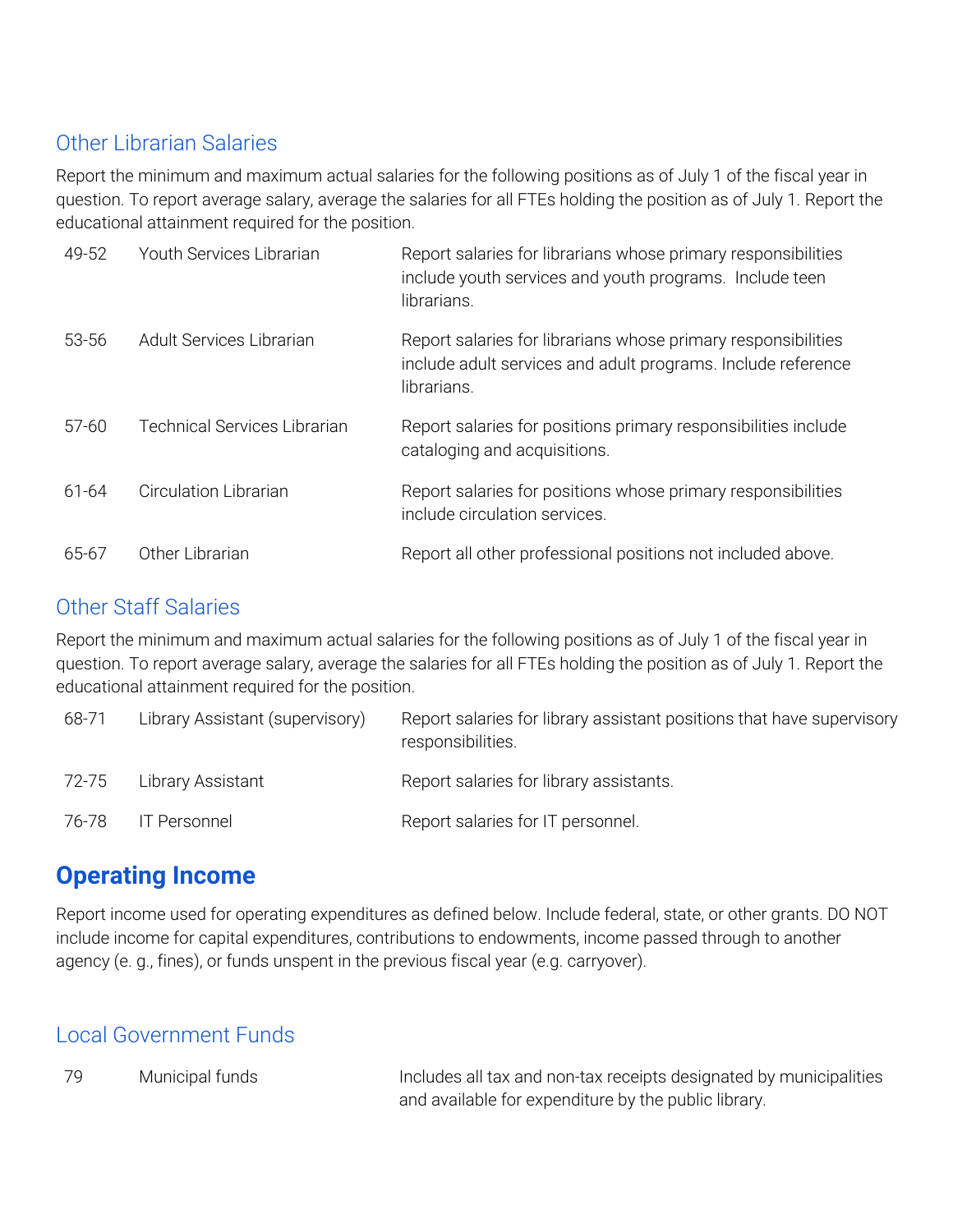| 80                 | County funds                  | County funds include all tax and non-tax receipts designated by<br>counties and available for expenditure by the public library.                                                                                                                                                                                                                                                                                                              |
|--------------------|-------------------------------|-----------------------------------------------------------------------------------------------------------------------------------------------------------------------------------------------------------------------------------------------------------------------------------------------------------------------------------------------------------------------------------------------------------------------------------------------|
|                    | <b>Total Local Income</b>     | This is automatically calculated for you.<br>County funds + Municipal funds                                                                                                                                                                                                                                                                                                                                                                   |
| <b>State Funds</b> |                               |                                                                                                                                                                                                                                                                                                                                                                                                                                               |
|                    | Aid to Public Libraries grant | This field is pre-filled by the State Library. If you believe there is an<br>error please contact Amanda.johnson@ncdcr.gov.                                                                                                                                                                                                                                                                                                                   |
| 81                 | Other state funds             | Grants from the state of North Carolina other than those allocated<br>by the formula from the Aid to Public Libraries Fund. Includes all<br>other funds distributed to public libraries by State government for<br>expenditure by the public libraries, except for federal money<br>distributed by the State.                                                                                                                                 |
|                    | Total state funds             | This is automatically calculated for you.<br>Other state funds + Aid to Public Libraries grant                                                                                                                                                                                                                                                                                                                                                |
|                    | <b>Federal Funds</b>          |                                                                                                                                                                                                                                                                                                                                                                                                                                               |
|                    | LSTA funds                    | This field is pre-filled by the State Library. If you believe there is an<br>error please contact Amanda.johnson@ncdcr.gov.                                                                                                                                                                                                                                                                                                                   |
|                    |                               | The funds included in this section should include only income<br>received during the past fiscal year which may or may not be the<br>total LSTA award amount depending on if reimbursements were<br>received by June 30 of the fiscal year.                                                                                                                                                                                                   |
| 82                 | Other federal funds           | Enter federal grants distributed directly to the public library, such as<br>National Endowment for the Humanities (NEH) grants, Higher<br>Education Act (HEA) grants, etc.                                                                                                                                                                                                                                                                    |
|                    | Total federal funds           | This is automatically calculated for you.<br>Other federal funds + LSTA funds                                                                                                                                                                                                                                                                                                                                                                 |
|                    | <b>Other Funds</b>            |                                                                                                                                                                                                                                                                                                                                                                                                                                               |
| 83                 | All other funds               | All operating income other than that reported as local, state and<br>federal funds. Include only those items that were added to the<br>library's operating budget. Include, for example, monetary gifts and<br>donations received in the current year, interest, library fines, and<br>fees for library services. Do not include the value of any contributed<br>or in-kind services or the value of any non-monetary gifts and<br>donations. |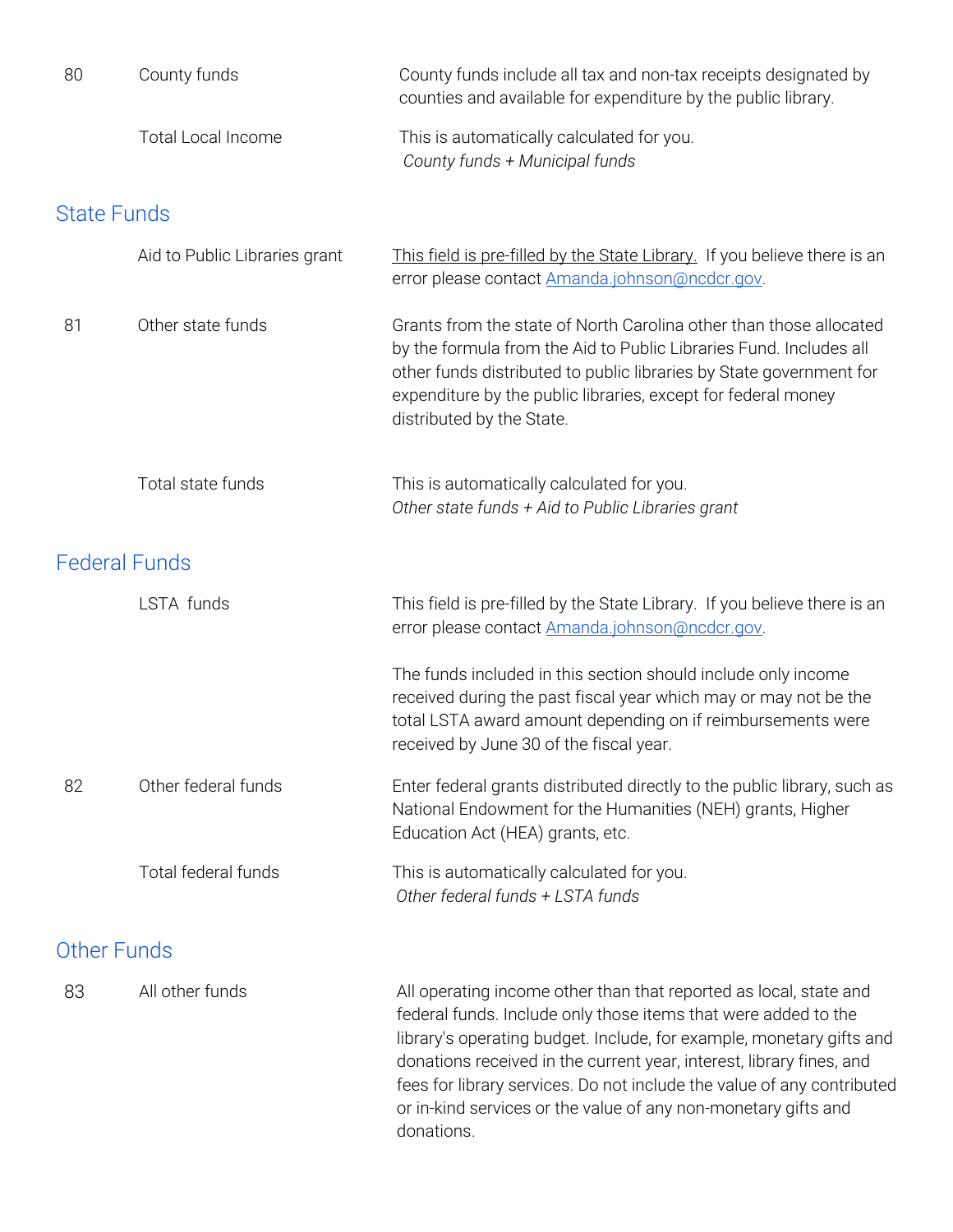Total operating income This is automatically calculated for you. *Total local income + Total state funds + Total federal funds + All other funds.*

# **Operating Expenditures**

Operating expenditures are the current and recurrent costs necessary to support the provision of library services. Significant costs, especially benefits and salaries, that are paid by other taxing agencies (government agencies with the authority to levy taxes) "on behalf of" the library may be included if the information is available to the reporting agency. Only such funds that are supported by expenditure documents (such as invoices, contracts, payroll records, etc.) at the point of disbursement should be included. Do not report the value of free items as expenditures. Do not report estimated costs as expenditures. Do not report capital expenditures under this category.

#### Personnel

| 84 | Salaries and wages<br>expenditures | The salary and wages for all library staff (including plant<br>operations, security, and maintenance staff). Include salaries and<br>wages before deductions but exclude employee benefits.                                                                                                                                                                                                                                                                                                                                                                                                                                              |
|----|------------------------------------|------------------------------------------------------------------------------------------------------------------------------------------------------------------------------------------------------------------------------------------------------------------------------------------------------------------------------------------------------------------------------------------------------------------------------------------------------------------------------------------------------------------------------------------------------------------------------------------------------------------------------------------|
| 85 | Employee benefits expenditures     | Benefits outside of salary and wages paid and accruing to<br>employees (including plant operations, security, and<br>maintenance staff), regardless of whether the benefits or<br>equivalent cash options are available to all employees. Include<br>amounts spent by the library for direct, paid employee benefits<br>including Social Security, retirement, medical insurance, life<br>insurance, guaranteed disability income protection,<br>unemployment compensation, workmen's compensation, tuition,<br>and housing benefits. Only that portion of any employee benefits<br>paid out of the library's budget should be reported. |
|    | Total staff expenditures           | This field is auto-calculated for you.<br>Employee benefits expenditures + Salaries and wages<br>expenditures                                                                                                                                                                                                                                                                                                                                                                                                                                                                                                                            |

#### **Collection**

This includes all operating expenditures from the library budget for materials in print, microform, electronic and other formats considered part of the collection, whether purchased, leased, or licensed. Exclude charges or fees for interlibrary loans and expenditures for document delivery.

| 86 | Print materials expenditures | Report all operating expenditures for the following print materials: |
|----|------------------------------|----------------------------------------------------------------------|
|    |                              | books, serial back files, current serial subscriptions, government   |
|    |                              | documents, and any other print acquisitions.                         |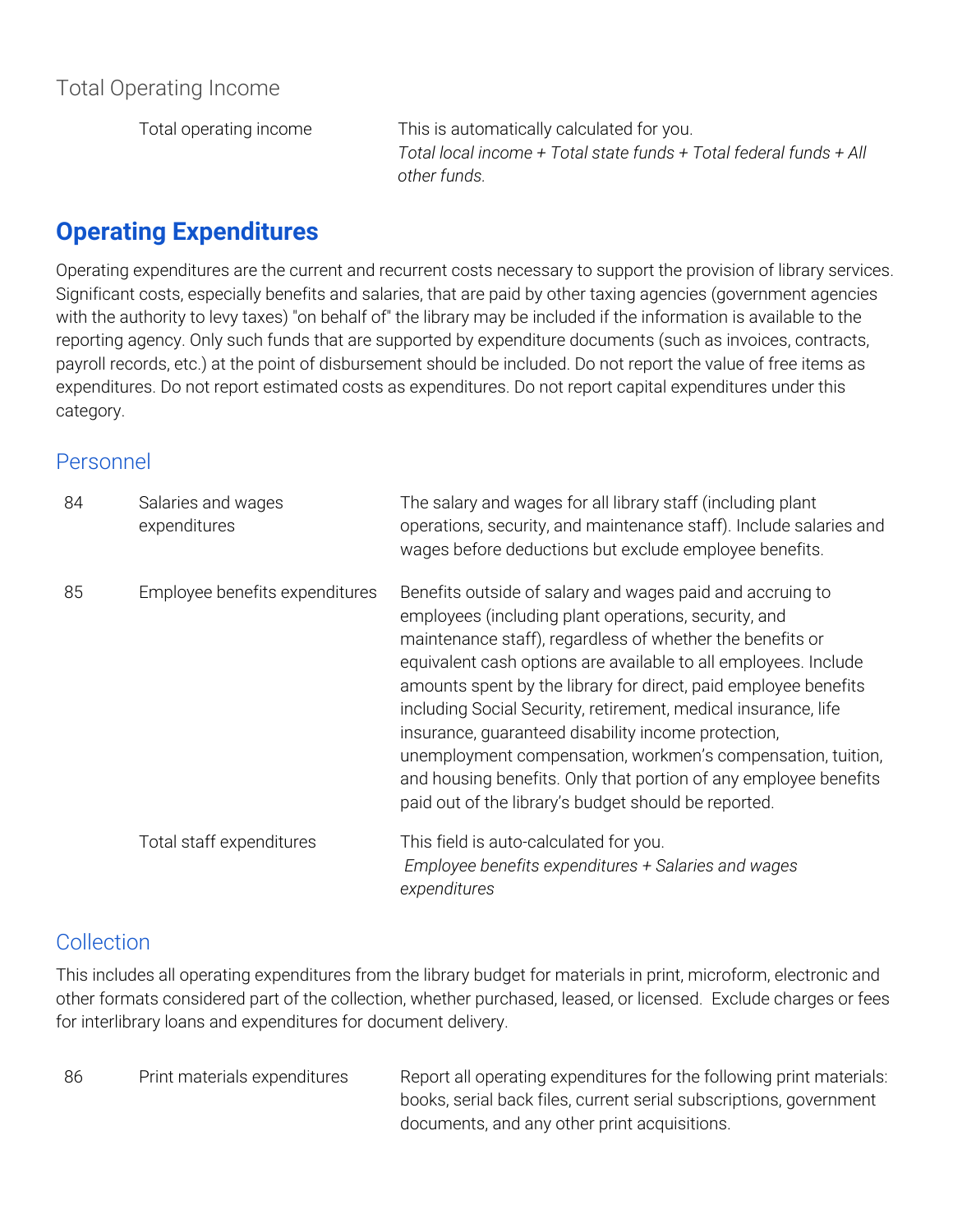| 87 | Electronic materials<br>expenditures | Report all operating expenditures for electronic (digital) materials.<br>Types of electronic materials include e-books, audio and video<br>downloadables, e-serials (including journals), government<br>documents, databases (including locally mounted, full text or not),<br>electronic files, reference tools, scores, maps, or pictures in<br>electronic or digital format, including materials digitized by the<br>library. Electronic materials can be distributed on magnetic tape,<br>diskettes, computer software, CD-ROM, or other portable digital<br>carrier, and can be accessed via a computer, via access to the<br>Internet, or by using an e-book reader. Include expenditures for<br>materials held locally and for remote materials for which<br>permanent or temporary access rights have been acquired.<br>Include expenditures for database licenses. [Note: Based on ISO<br>2789 definition.]<br>Note: Expenditures for computer software used to support library<br>operations or to link to external networks, including the Internet,<br>are reported under Other Operating Expenditures. |
|----|--------------------------------------|---------------------------------------------------------------------------------------------------------------------------------------------------------------------------------------------------------------------------------------------------------------------------------------------------------------------------------------------------------------------------------------------------------------------------------------------------------------------------------------------------------------------------------------------------------------------------------------------------------------------------------------------------------------------------------------------------------------------------------------------------------------------------------------------------------------------------------------------------------------------------------------------------------------------------------------------------------------------------------------------------------------------------------------------------------------------------------------------------------------------|
| 88 | Other materials expenditures         | Report all operating expenditures for other materials, such as<br>microform, audio and video physical units, DVD, and materials in<br>new formats.                                                                                                                                                                                                                                                                                                                                                                                                                                                                                                                                                                                                                                                                                                                                                                                                                                                                                                                                                                  |
|    | Total collection expenditures        | This field is auto-calculated for you.<br>Other materials expenditures + Electronic materials expenditures +<br>Print materials expenditures                                                                                                                                                                                                                                                                                                                                                                                                                                                                                                                                                                                                                                                                                                                                                                                                                                                                                                                                                                        |

#### **Other**

| 89 | Other operating expenditures | Include all expenditures not covered in the sections for personnel  |
|----|------------------------------|---------------------------------------------------------------------|
|    |                              | and collections. Include expenses such as binding, supplies, repair |
|    |                              | or replacement of existing furnishings and equipment, and costs     |
|    |                              | incurred in the operation and maintenance of physical facilities.   |

#### Total Operating Expenditures

| Total operating expenditures   | This field is auto-calculated for you.<br>Salaries + Benefits + Other Material expenditures + Print Material<br>Expenditures + Electronic Material Expenditures + Other<br>expenditures |
|--------------------------------|-----------------------------------------------------------------------------------------------------------------------------------------------------------------------------------------|
| Total unencumbered operational | This field is auto-calculated for you.                                                                                                                                                  |
| balance                        | Total Operating Income - Total Operating Expenditures                                                                                                                                   |

#### Capital Revenue and Expenditures

Report all revenue to be used for major capital expenditures. Examples include funds received for (a) site acquisition; (b) new buildings; (c) additions to or renovation of library buildings; (d) furnishings, equipment, and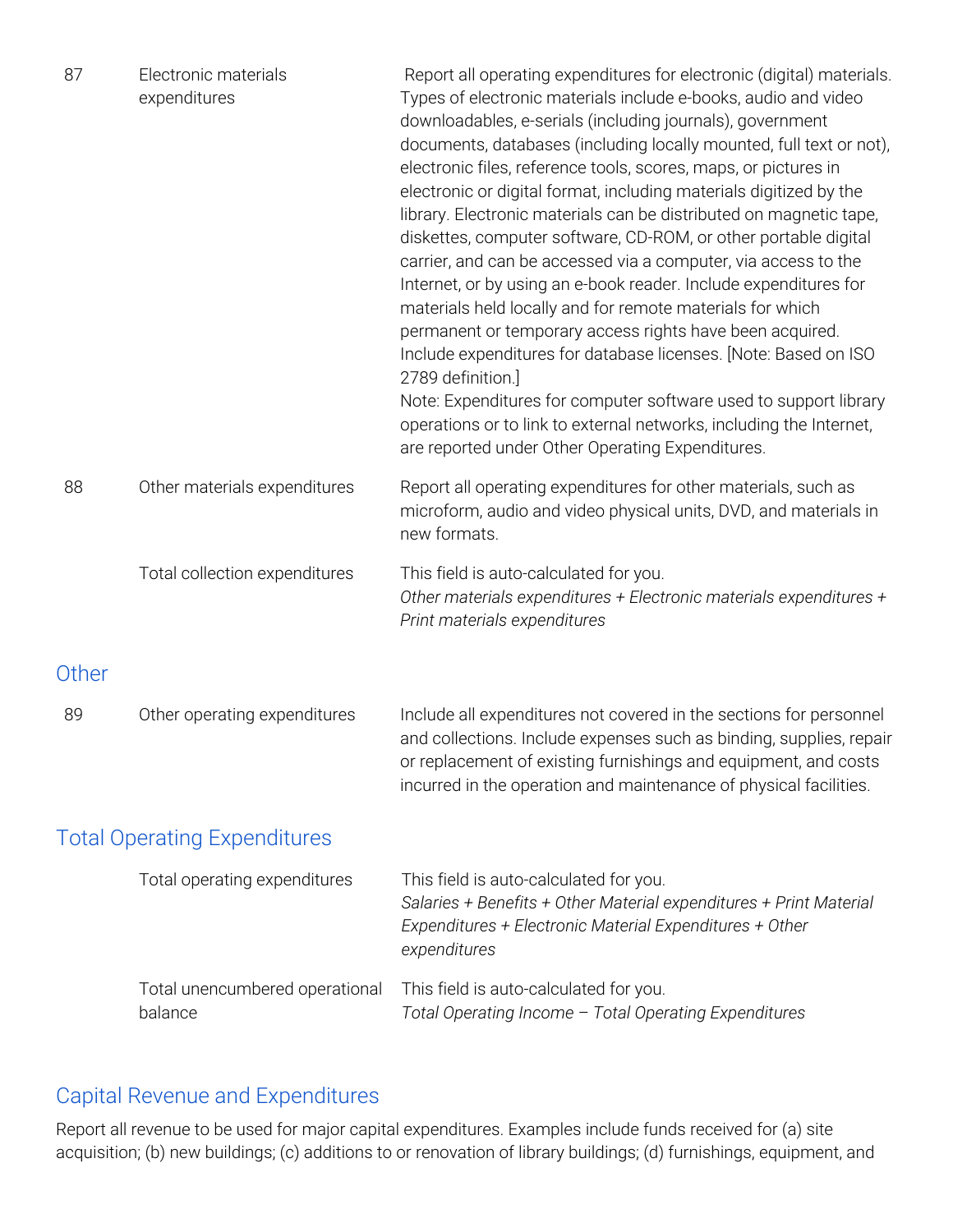initial book stock for new buildings, building additions, or building renovations; (e) library automation systems; (f) new vehicles; and (g) other one-time major projects. Include federal, state, local, and other revenue to be used for major capital expenditures. Exclude revenue to be used for replacement and repair of existing furnishings and equipment, regular purchase of library materials, and investments for capital appreciation. Exclude contributions to endowments, income passed through to another agency (e.g., fines), or funds unspent in the previous fiscal year (e.g., carryover).

| 90 | Local capital revenue      | Report all governmental funds designated by the community,<br>district, or region and available to the library for the purpose of<br>major capital expenditures, except for state and/or federal money<br>distributed by the local government.                                                                                                                                                                                                      |
|----|----------------------------|-----------------------------------------------------------------------------------------------------------------------------------------------------------------------------------------------------------------------------------------------------------------------------------------------------------------------------------------------------------------------------------------------------------------------------------------------------|
| 91 | State capital revenue      | Report all funds distributed by state government for expenditure by<br>the library for the purpose of major capital expenditures, except for<br>federal money distributed by the state.                                                                                                                                                                                                                                                             |
| 92 | Federal capital revenue    | Report federal governmental funds, including federal funds<br>distributed by the state or locality, and grants and aid received by<br>the library for the purpose of major capital expenditures.                                                                                                                                                                                                                                                    |
| 93 | Other capital revenue      | Report private (non-governmental) funds, including grants received<br>by the library for the purpose of major capital expenditures.                                                                                                                                                                                                                                                                                                                 |
|    | Total capital revenue      | This is auto-calculated for you. Note: The amounts reported for<br>Total Capital Revenue and Total Capital Expenditures are not<br>expected to be equal.<br>Government Capital Revenue + Federal Government Capital Revenue<br>+ Other Capital Revenue.                                                                                                                                                                                             |
| 94 | Total capital expenditures | Report major capital expenditures (the acquisition of or additions<br>to fixed assets). Examples include expenditures for (a) site<br>acquisitions; (b) new buildings; (c) additions to or renovation of<br>library buildings; (d) furnishings, equipment, and initial book stock<br>for new buildings, building additions, or building renovations; (e)<br>library automation systems; (f) new vehicles; and (g) other one-time<br>major projects. |
|    |                            | Only funds that are supported by expenditure documents (e.g.,<br>invoices, contracts, payroll records, etc.) at the point of<br>disbursement should be included.                                                                                                                                                                                                                                                                                    |
|    |                            | Exclude expenditures for replacement and repair of existing<br>furnishings and equipment, regular purchase of library materials,<br>and investments for capital appreciation. Exclude contributions to<br>endowments, or revenue passed through to another agency (e.g.,<br>fines). Funds transferred from one public library to another public<br>library should be reported by only one of the public libraries.                                  |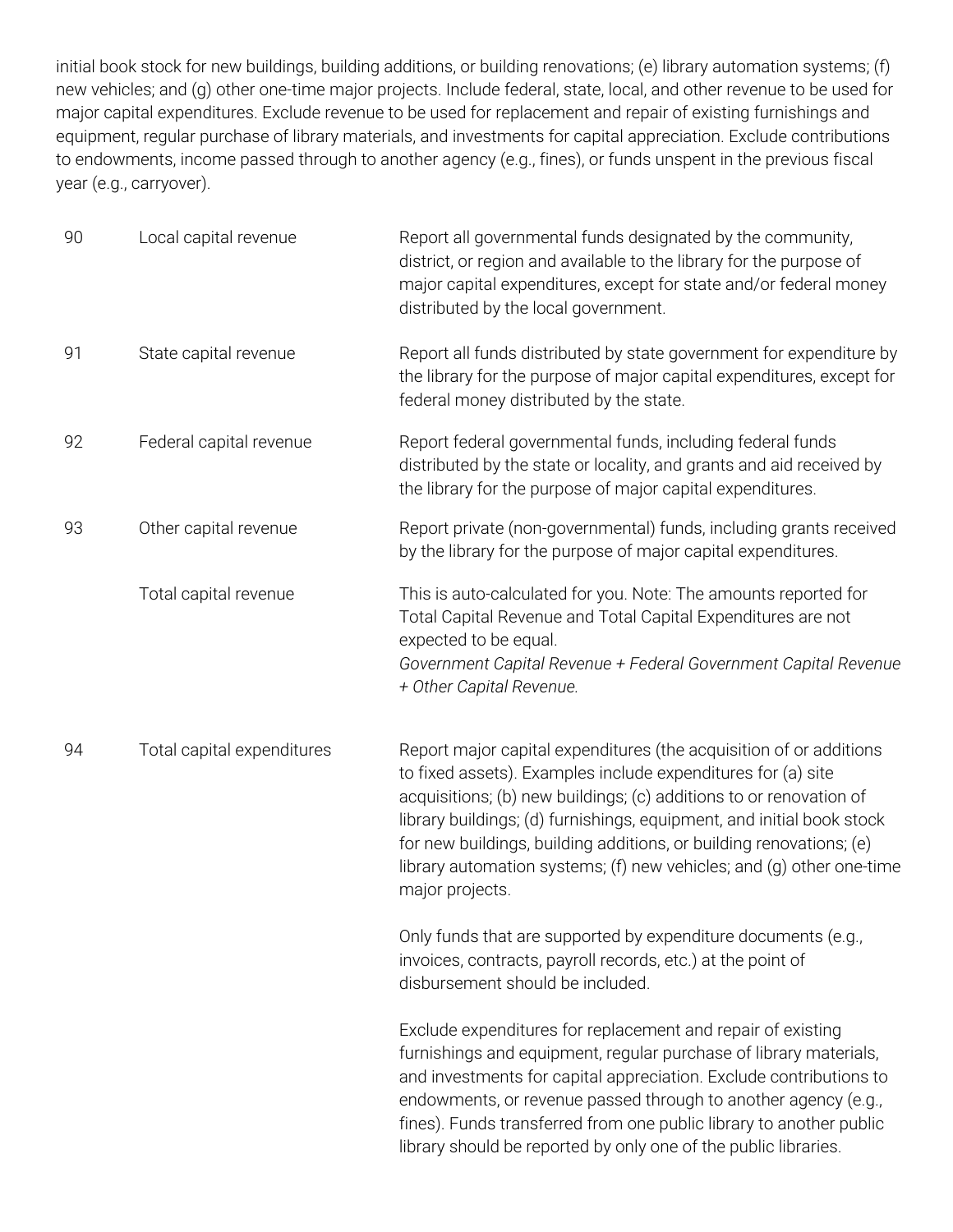# **Library Collections**

This section of the survey (95-109) collects data on selected types of materials.

It does not cover all materials (i.e., microform, loose sheet music, maps, and pictures) for which expenditures are reported under Print Materials Expenditures, Electronic Materials Expenditures, and Other Material Expenditures (data elements 86, 87, and 88). Under this category report only items that have been purchased, leased or licensed by the library, a consortium, the state library, a donor or other person or entity. Included items must only be accessible with a valid library card or at a physical library location; inclusion in the catalog is not required. Do not include items freely available without monetary exchange. Do not include items that are permanently retained by the patron; count only items that have a set circulation period where it is available for their use. Count electronic materials at the administrative entity level; do not duplicate numbers at each branch.

#### Print Materials (books)

| 95-100 | <b>Books</b>                       | Books are non-serial printed publications (including bound music<br>scores and maps) that are bound in hard or soft covers, or in<br>loose-leaf format. Include non-serial government documents.<br>Report the number of physical units, including duplicates, in each<br>category requested in these questions.                                                                                                                                                                                                                                                                                                                                      |
|--------|------------------------------------|-------------------------------------------------------------------------------------------------------------------------------------------------------------------------------------------------------------------------------------------------------------------------------------------------------------------------------------------------------------------------------------------------------------------------------------------------------------------------------------------------------------------------------------------------------------------------------------------------------------------------------------------------------|
|        | <b>Other Print Materials</b>       |                                                                                                                                                                                                                                                                                                                                                                                                                                                                                                                                                                                                                                                       |
|        | Total book volumes                 | This field is auto-calculated for you.<br>Adult fiction + Adult non-fiction + Juvenile fiction + Juvenile<br>non-fiction $+$ YA fiction $+$ YA non-fiction.                                                                                                                                                                                                                                                                                                                                                                                                                                                                                           |
| 101    | Other print materials              | Use this field only if necessary. Report the number of physical<br>units for all other print materials. DO NOT track toys, puzzles,<br>games, computer games, or other non-print materials here. These<br>items can be tracked in "Other non-print materials."                                                                                                                                                                                                                                                                                                                                                                                        |
| 102    | Current print serial subscriptions | Count subscriptions purchased from the library's budget and<br>those donated to the library as gifts. Count titles, including<br>duplicates, DO NOT COUNT INDIVIDUAL ISSUES. Include the total<br>number of subscriptions for all outlets. For example, if the library<br>has four subscriptions to Time, then count four. Current serial<br>subscriptions are arrangements by which, in return for a sum paid<br>in advance, serials are provided for a specified number of issues.<br>Examples of serials are periodicals (magazines), newspapers,<br>annuals, some government documents, some reference tools, and<br>numbered monographic series. |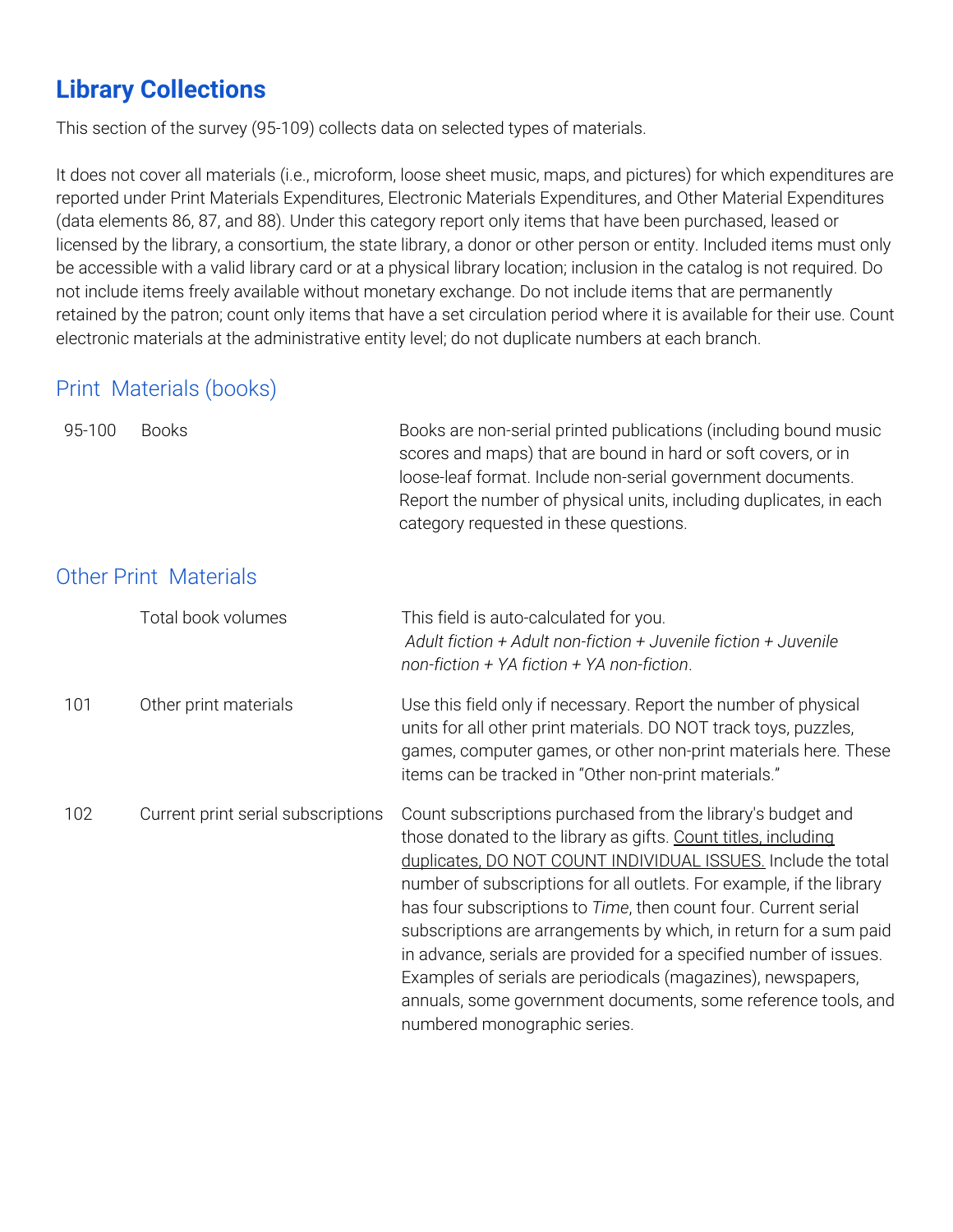#### Non-print analog materials

| 103 | Audio - Physical units           | These are materials circulated in a fixed, physical format on which<br>sounds (only) are stored (recorded) and that can be reproduced<br>(played back) mechanically, electronically, or both. Include records,<br>audio cassettes, audio cartridges, audio discs (including audio CD<br>ROMs), audio reels, talking books, and other sound recordings<br>stored in a fixed, physical format. Do not include downloadable<br>electronic audio files. |
|-----|----------------------------------|-----------------------------------------------------------------------------------------------------------------------------------------------------------------------------------------------------------------------------------------------------------------------------------------------------------------------------------------------------------------------------------------------------------------------------------------------------|
|     |                                  | Report the number of units, including duplicates. Items packaged<br>together as a unit (e.g. two compact discs for one recorded book)<br>and checked out as a unit are counted as one physical unit.                                                                                                                                                                                                                                                |
| 104 | Video - Physical units           | These are materials circulated in a fixed, physical format on which<br>moving pictures are recorded, with or without sound. Electronic<br>playback reproduces pictures, with or without sound, using a<br>television receiver or computer monitor. Video formats may include<br>tape, DVD and CD ROM. Do not include downloadable electronic<br>video files.                                                                                        |
|     |                                  | Report the number of units, including duplicate titles. Items<br>packaged together as a unit (e.g. two compact discs for one<br>recorded book) and checked out as a unit are counted as one<br>physical unit.                                                                                                                                                                                                                                       |
| 105 | Other non-print analog materials | Use this field only if necessary. Report the number of physical units<br>for all other non-print materials. You can include microfiche,<br>microfilms, and other microforms, puzzles, games, video games,<br>tools, etc.                                                                                                                                                                                                                            |

#### Electronic Collections

An electronic collection is a collection of electronically stored data or unit records (facts, bibliographic data, abstracts, texts, photographs, music, video, etc.) with a common user interface and software for the retrieval and use of the data. An electronic collection may be organized, curated and electronically shared by the library, or rights may be provided by a third party vendor. An electronic collection may be funded by the library, or provided through cooperative agreement with other libraries, or through the State Library. Do not include electronic collections that are provided by third parties and freely linked to on the web.

Items retrieved from electronic collections do not have a circulation period, and may be retained by the patron. Remote access to the collection may or may not require authentication. Unit records may or may not be included in the library's catalog; the library may or may not select individual titles. Include electronic collections that are available online or are locally hosted in the library.

Note: The data or records are usually collected with a particular intent and relate to a defined topic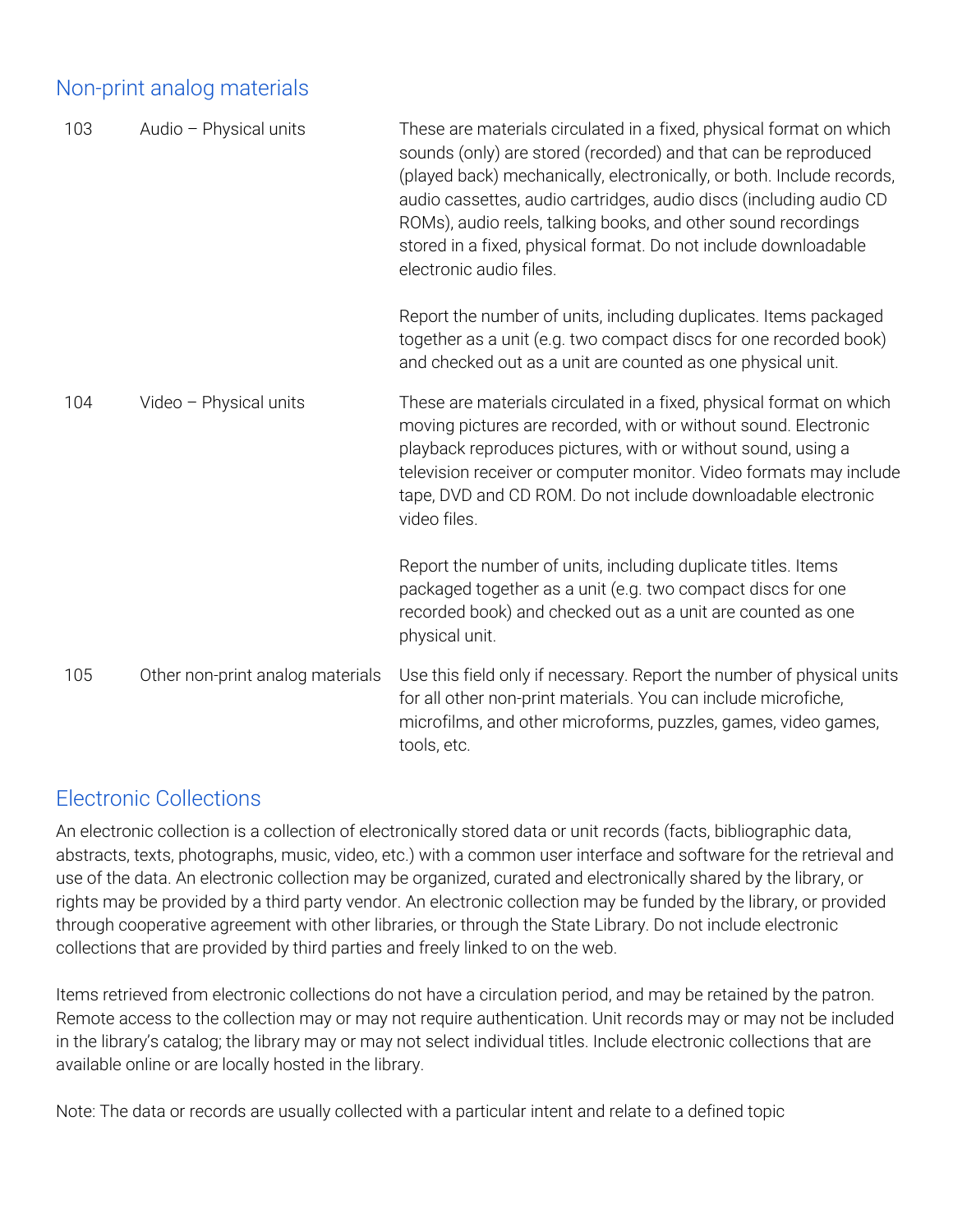Report the number of electronic collections acquired through curation, payment or formal agreement, by source of access:

| 106 | Local/other cooperative<br>agreements | Report the number of databases acquired by the library directly or<br>through a regional or state-wide cooperative agreement.<br>Do not count NC LIVE databases here: these are now reported in a<br>separate question. |
|-----|---------------------------------------|-------------------------------------------------------------------------------------------------------------------------------------------------------------------------------------------------------------------------|
| 107 | NC LIVE databases                     | The number of NC LIVE databases will be pre-filled by State<br>Library staff and should not be included elsewhere.                                                                                                      |
|     | Total licensed database               | This field is auto-calculated for you.<br>Local/other cooperative agreements + NC LIVE                                                                                                                                  |

#### Electronic Materials

Report the number of units, not titles. Include only units that have been purchased, leased or licensed by the library, a consortium, the state library, a donor or other person or entity. Included items must only be accessible with a valid library card or at a physical library location; inclusion in the catalog is not required. Do not include items freely available without monetary exchange. Do not include items that are permanently retained by the patron; count only items that have a set circulation period where it is available for their use. Count electronic materials at the administrative entity level; do not duplicate numbers at each branch.

NOTE: For purposes of this survey, units are defined as "units of acquisition or purchase." The "unit" is determined by considering whether the item is restricted to a finite number of simultaneous users or an unlimited number of simultaneous users.

Finite simultaneous use: units of acquisition or purchase is based on the number of simultaneous usages acquired (equivalent to purchasing multiple copies of a single title). For example, if a library acquires a title with rights to a single user at a time, then that item is counted as 1 "unit"; if the library acquires rights to a single title for 10 simultaneous users, then that item is counted as 10 "units."

Unlimited simultaneous use: units of acquisition or purchase is based on the number of titles acquired. For example, if a library acquires a collection of 100 books with unlimited simultaneous users, then that collection would be counted as 100 "units."

eBook definition: E-books are digital documents (including those digitized by the library), licensed or not, where searchable text is prevalent, and which can be seen in analogy to a printed book (monograph). E-books are loaned to users on portable devices (e-book readers) or by transmitting the contents to the user's personal computer for a limited time. Include e-books held locally and remote e-books for which permanent or temporary access rights have been acquired. Report the number of physical or electronic units, including duplicates, for all outlets at the administrative entity level; do not duplicate unit count for each branch. E-books packaged together as a unit (e.g., multiple titles on a single ebook reader) and checked out as a unit are counted as one unit.

eAudio definition: These are downloadable electronic files on which sounds (only) are stored (recorded) and that can be reproduced (played back) electronically. Audio – Downloadable Units may be loaned to users on portable devices or by transmitting the contents to the user's personal computer for a limited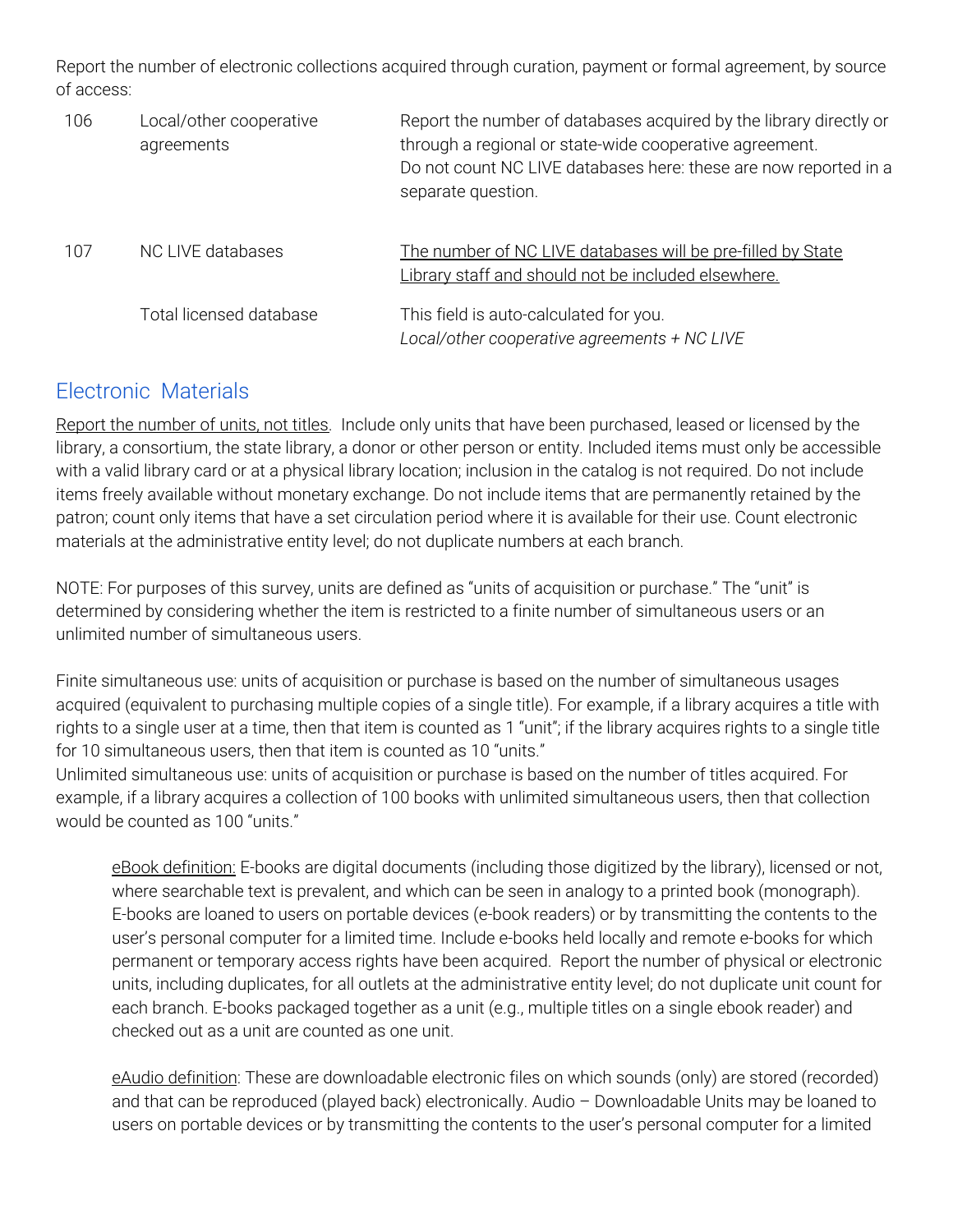time. Include Audio – Downloadable Units held locally and remote Audio – Downloadable Units for which permanent or temporary access rights have been acquired.

eVideo definition: These are downloadable electronic files on which moving pictures are recorded, with or without sound. Electronic playback reproduces pictures, with or without sound, using a television receiver, computer monitor or video-enabled mobile device. Video – Downloadable Units may be loaned to users on portable devices or by transmitting the contents to the user's personal computer for a limited time. Include Video – Downloadable Units held locally and remote Video – Downloadable Units for which permanent or temporary access rights have been acquired.

ePeriodicals definition: Report the number of e-periodical subscriptions, including duplicates, for all outlets. If data on the number of units subscribed to is not available, the number of titles may be counted. E-periodicals packaged together as a unit (e.g., multiple titles on a single circulating tablet device) and checked out as a unit are counted as one unit. Report only items the library has selected as a part of the collection (exclude public domain / uncopyrighted e-periodicals that have unlimited access).

| 108 | <b>NC LIVE eBooks</b>                | NC LIVE ebook counts will be entered for you by the State Library.<br>You only have to report your local ebooks in the "Local ebooks"<br>field.                              |
|-----|--------------------------------------|------------------------------------------------------------------------------------------------------------------------------------------------------------------------------|
| 109 | NC LIVE eAudio                       | NC LIVE eAudio counts will be entered for you by the State<br>Library. You only have to report your local eAudio in the "Local<br>eAudio" field.                             |
| 110 | NC LIVE eVideo                       | NC LIVE eVideo counts will be entered for you by the State<br>Library. You only have to report your local eVideo in the "Local<br>eVideo" field.                             |
| 111 | NC Live ePeriodical<br>subscriptions | Shared consortial ePeriodicals counts will be entered for you by<br>the State Library. You only have to report your local ePeriodicals in<br>the "Local ePeriodicals" field. |
| 112 | NC Kids eBooks                       | NC KIds ebook counts will be entered for you by the State Library.<br>You only have to report your local ebooks in the "Local ebooks"<br>field.                              |
| 113 | NC Kids eAudio                       | NC Kids eAudio counts will be entered for you by the State Library.<br>You only have to report your local eAudio in the "Local eAudio"<br>field.                             |
| 114 | NC Kids eVideo                       | NC Kids eVideo counts will be entered for you by the State Library.<br>You only have to report your local eVideo in the "Local eVideo"<br>field.                             |
| 115 | NC Kids ePeriodical<br>subscriptions | Shared consortial ePeriodicals counts will be entered for you by<br>the State Library. You only have to report your local ePeriodicals in<br>the "Local ePeriodicals" field. |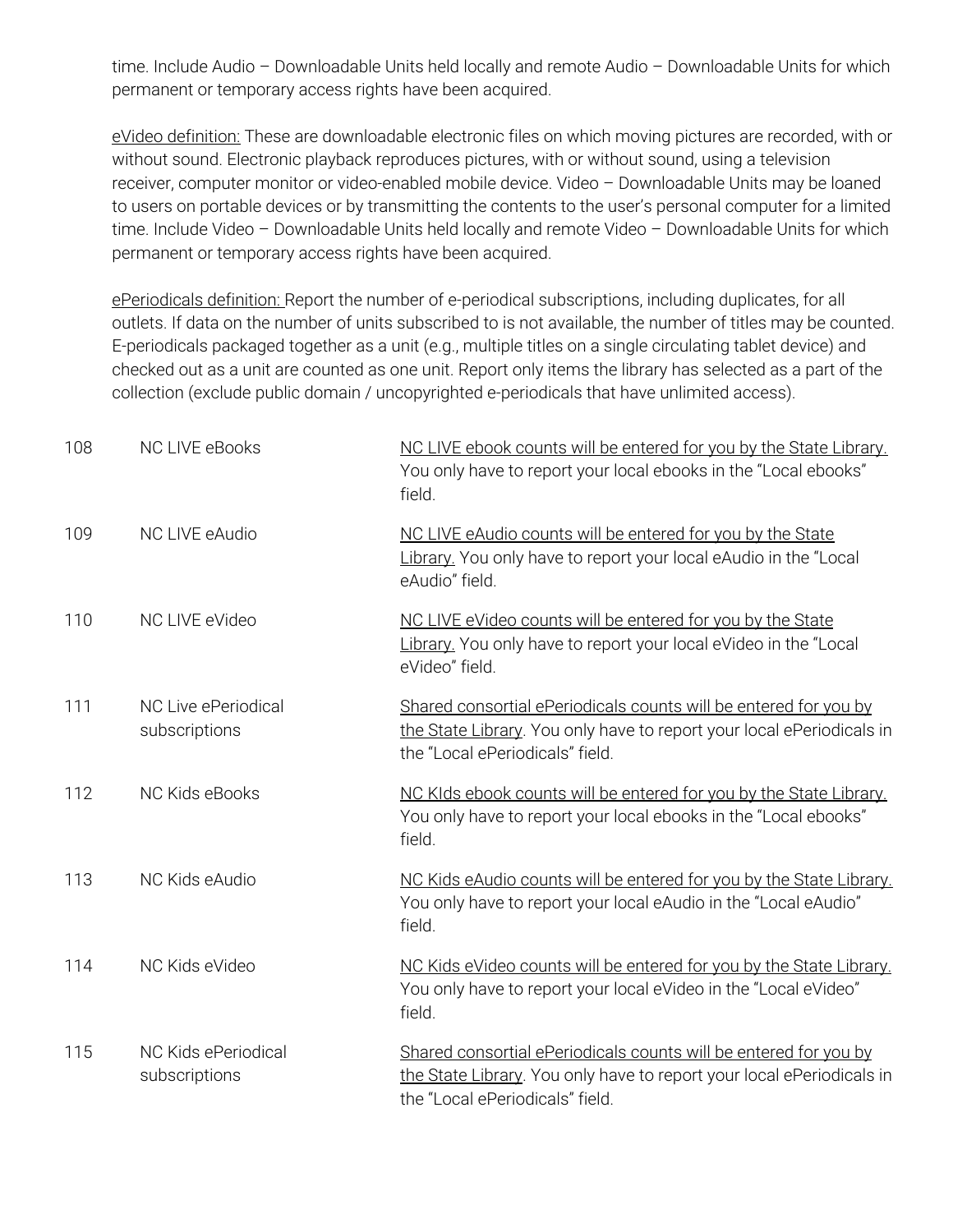| 116 | e-iNC shared consortial eBooks  | Shared consortial eBook counts will be entered for you by the<br>State Library. You only have to report your local eBooks in the<br>"Local eBooks" field.                    |
|-----|---------------------------------|------------------------------------------------------------------------------------------------------------------------------------------------------------------------------|
| 117 | e-iNC shared consortial eAudio  | Shared consortial eAudio counts will be entered for you by the<br>State Library. You only have to report your local eAudio in the<br>"Local eAudio" field.                   |
| 118 | e-iNC shared consortial eVideo  | Shared consortial eVideo counts will be entered for you by the<br>State Library. You only have to report your local eVideo in the<br>"Local eVideo" field.                   |
| 119 | e-iNC ePeriodical subscriptions | Shared consortial ePeriodicals counts will be entered for you by<br>the State Library. You only have to report your local ePeriodicals in<br>the "Local ePeriodicals" field. |
| 120 | NCDL shared consortial eBooks   | Shared consortial eBook counts will be entered for you by the<br>State Library. You only have to report your local eBooks in the<br>"Local eBooks" field.                    |
| 121 | NCDL shared consortial eAudio   | Shared consortial eAudio counts will be entered for you by the<br>State Library. You only have to report your local eAudio in the<br>"Local eAudio" field.                   |
| 122 | NCDL shared consortial eVideo   | Shared consortial eVideo counts will be entered for you by the<br>State Library. You only have to report your local eVideo in the<br>"Local eVideo" field.                   |
| 123 | NCDL ePeriodical subscriptions  | Shared consortial ePeriodicals counts will be entered<br>for you by the State Library. You only have to report<br>your local eBooks in the "Local ePeriodicals" field.       |
| 124 | Local eBooks                    | Report the number of local eBooks: these should not be part of a<br>shared consortial collection.                                                                            |
| 125 | Local eAudio                    | Report the number of local eAudio: these should not be part of a<br>shared consortial collection.                                                                            |
| 126 | Local eVideo                    | Report the number of local eVideo: these should not be part of a<br>shared consortial collection.                                                                            |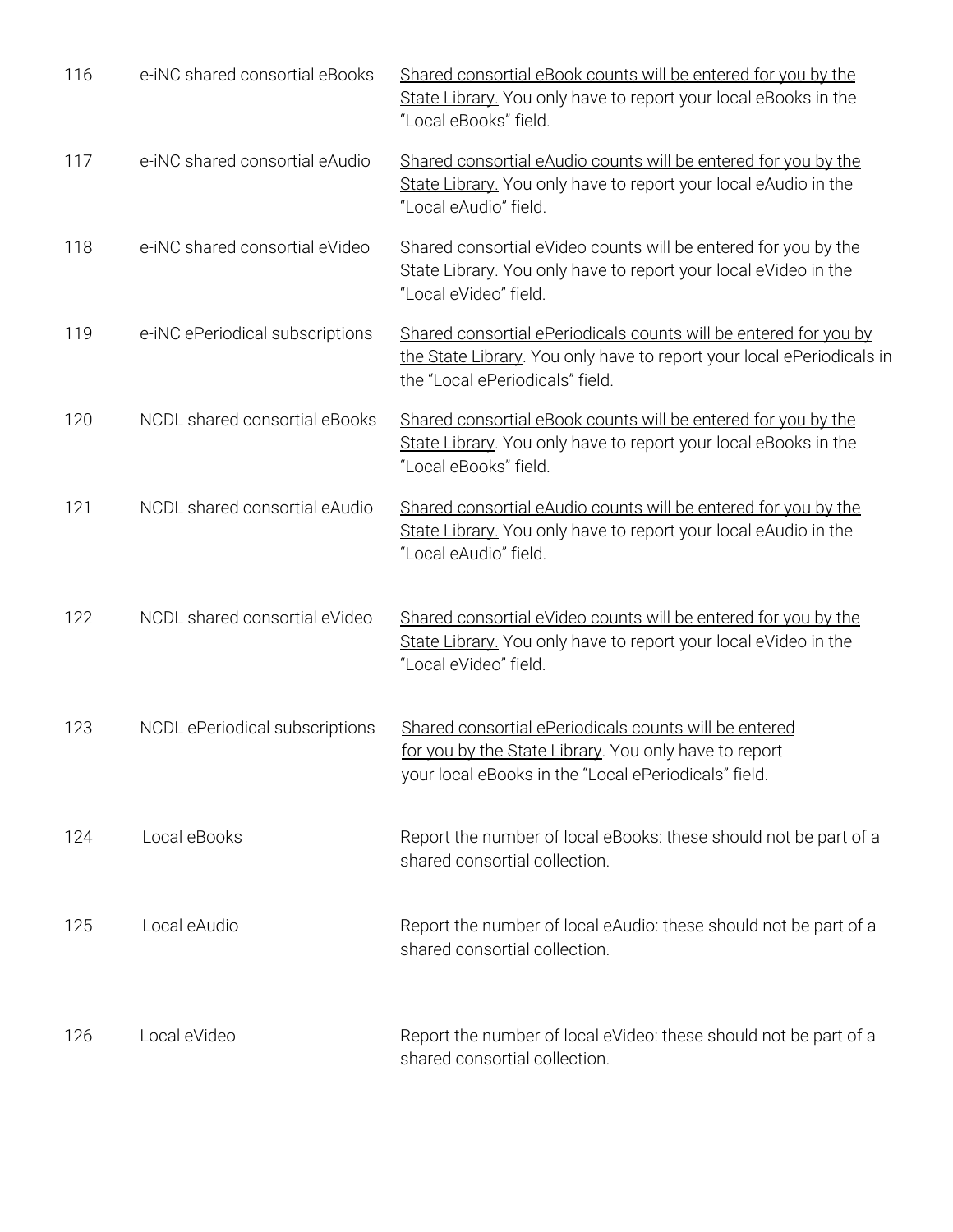| 127 | Local ePeriodical subscriptions        | Report the number of local e-Periodicals: these should<br>not be part of a shared consortial collection                                                                                               |
|-----|----------------------------------------|-------------------------------------------------------------------------------------------------------------------------------------------------------------------------------------------------------|
|     | Total eBooks                           | This field is automatically calculated for you.<br>NCLIVE eBooks + NC Kids eBooks + e-iNC shared consortial<br>eBooks + NCDL shared consortial eBooks + local eBooks                                  |
|     | Total eAudio                           | This field is automatically calculated for you.<br>NC LIVE eAudio + NC Kids eAudio + e-iNC shared consortial eAudio<br>+ NCDL shared consortial eAudio + local eAudio.                                |
|     | Total eVideo                           | This field is automatically calculated for you.<br>NC LIVE eVideo +NC Kids eVideo+ e-iNC shared consortial eVideo +<br>NCDL shared consortial eVideo + local eVideo                                   |
|     | <b>Total ePeriodical Subscriptions</b> | This field is automatically calculated for you.<br>NC LIVE ePeriodicals +NC Kids ePeriodicals + e-iNC shared<br>consortial ePeriodicals + NCDL shared consortial ePeriodicals +<br>local ePeriodicals |

## **Service Measures**

| 128 | Number of agencies partnered<br>with to provide programs and<br>services | This question is not meant to be used to compare libraries to<br>each other; rather to provide an advocacy data point for each<br>library and a statewide total for the State Library to use in<br>advocacy efforts. To determine the number of agencies partnered<br>with to provide programs and services, count the number of<br>organizations that you partnered with in ongoing or one-time<br>capacity to offer services or programs. If you partnered with<br>schools, count a school system as a single organization instead<br>of counting every single school in the system. Examples of<br>agencies you may have partnered with include schools, DSS,<br>JobLink, museums, Head Start, elderly care facilities, parks and<br>rec, other libraries not in your library system, prisons, homeless<br>shelters, ESL groups, domestic violence centers, etc. Do NOT<br>count every public library in the state as a partner for ILL. |
|-----|--------------------------------------------------------------------------|---------------------------------------------------------------------------------------------------------------------------------------------------------------------------------------------------------------------------------------------------------------------------------------------------------------------------------------------------------------------------------------------------------------------------------------------------------------------------------------------------------------------------------------------------------------------------------------------------------------------------------------------------------------------------------------------------------------------------------------------------------------------------------------------------------------------------------------------------------------------------------------------------------------------------------------------|
| 129 | <b>Significant Partnerships</b>                                          | Please list your 3 most significant partnerships. Significance<br>should be determined by the impact of the programs/services<br>offered as a result of the partnership.                                                                                                                                                                                                                                                                                                                                                                                                                                                                                                                                                                                                                                                                                                                                                                    |

#### **Circulation**

For questions related to circulation, count annual circulation of all library materials, including renewals. Interlibrary loans checked out to users should be counted. Do not count intra-library loans (i.e. materials borrowed between branches) or items checked out to another library. Include NC CARDINAL ILLs.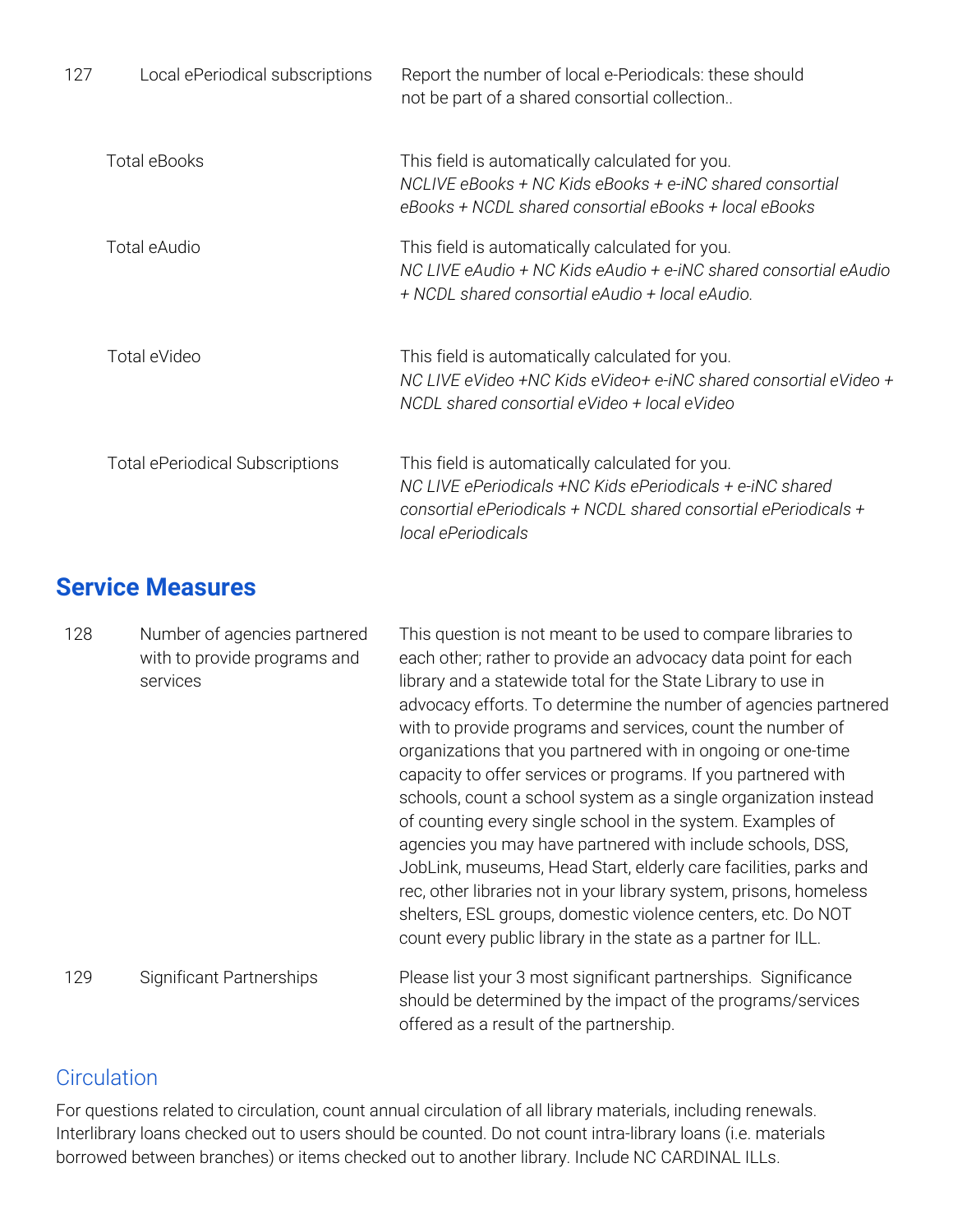For questions related to young adult books, if you do not identify young adult books separately in cataloging, leave this blank, select "ILS cannot provide this data," and report circulation numbers in the category in which young adult books are cataloged.

### *Print Book Circulation by age*

| 130 | Adult fiction books           | Number of circulations, including renewals, of print books classified<br>as adult fiction.                                                                                         |
|-----|-------------------------------|------------------------------------------------------------------------------------------------------------------------------------------------------------------------------------|
| 131 | Young adult fiction books     | Number of circulations, including renewals, of print books classified<br>as young adult fiction.                                                                                   |
| 132 | Juvenile fiction books        | Number of circulations, including renewals, of print books classified<br>as juvenile fiction.                                                                                      |
| 133 | Adult non-fiction books       | Number of circulations, including renewals, of print books classified<br>as adult non-fiction.                                                                                     |
| 134 | Young adult non-fiction books | Number of circulations, including renewals, of print books classified<br>as young adult non-fiction.                                                                               |
| 135 | Juvenile non-fiction books    | Number of circulations, including renewals, of print books classified<br>as juvenile non-fiction.                                                                                  |
|     | Total adult books             | This value is auto-calculated for you.<br>Adult Fiction + Adult non-fiction                                                                                                        |
|     | Total young adult books       | This value is auto-calculated for you.<br>YA fiction + YA non-fiction                                                                                                              |
|     | Total juvenile books          | This value is auto-calculated for you.<br>Juvenile fiction + Juvenile non-fiction                                                                                                  |
|     | Circulation by format         |                                                                                                                                                                                    |
|     | Total book circulation        | This value is auto-calculated for you.<br>Adult fiction + Adult non-fiction + Juvenile fiction + Juvenile<br>non-fiction + $YA$ fiction + $YA$ non-fiction.                        |
| 136 | Print periodicals circulation | If known, report the circulation of print periodicals.                                                                                                                             |
|     | Total print circulation       | This value is auto-calculated for you.<br>Adult fiction + Adult non-fiction + Juvenile fiction + Juvenile<br>non-fiction + YA fiction + YA non-fiction + Periodicals + Other print |
| 137 | Analog audio circulation      | Circulation of audio on cassettes, CDs, or other physical media.                                                                                                                   |
| 138 | Analog video circulation      | Circulation of video on DVDs or other media.                                                                                                                                       |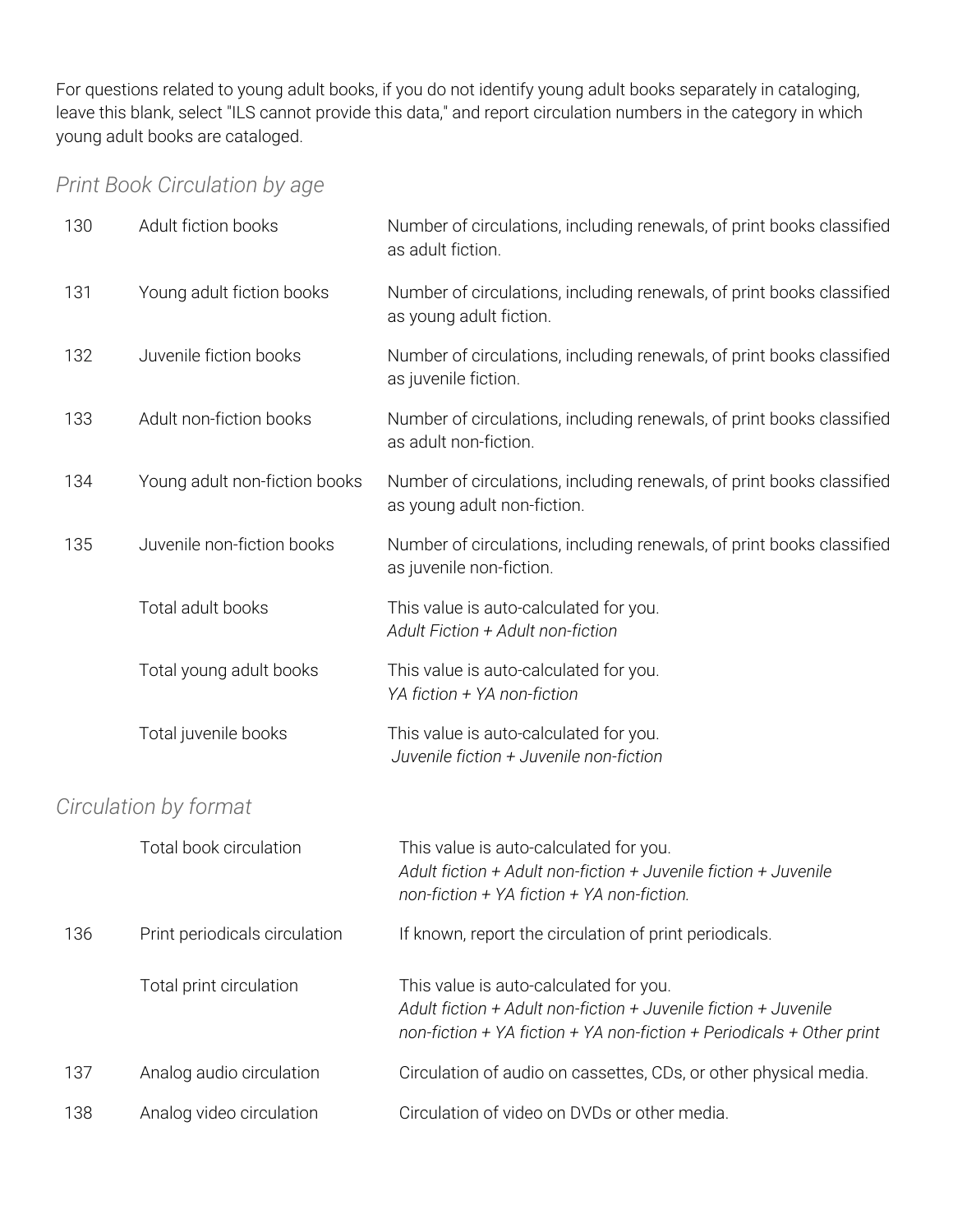| 139 | Other print material circulation      | Use this field only if necessary. Report the circulation for all other<br>print materials. DO NOT track toys, puzzles, games, computer<br>games, or other non-print materials here. These items can be<br>tracked in "Other non-print materials." |
|-----|---------------------------------------|---------------------------------------------------------------------------------------------------------------------------------------------------------------------------------------------------------------------------------------------------|
| 140 | Other non-print analog<br>circulation | Use this field only if necessary. Report the circulation of physical<br>units for all other non-print materials. You can include microfiche,<br>microfilms, and other microforms, puzzles, games, video games,<br>tools, etc.                     |
|     | Total non-print circulation           | This field is auto-calculated for you.<br>Analog Audio + Analog Video + Non-print materials                                                                                                                                                       |
|     | Total physical item circulation       | This value is auto-calculated for you.<br>Print circulation + Analog Audio + Analog Video + other print<br>materials circulation + Other non-print analog circulation                                                                             |
| 141 | NC LIVE eBook circulation             | NC LIVE e-book circulation will be entered for you by the State<br>Library.                                                                                                                                                                       |
| 142 | Local and other eBook<br>circulation  | Report circulation of all non-NCLIVE eBooks here. Circulation of<br>consortial NC Kids, e-iNC or NCDL eAudio is pre-fill, however, if you<br>have an Advantage account you must add that circulation to the<br>pre-filled number.                 |
|     | Total eBook circulation               | This is an automatically calculated value: NC LIVE eBooks + local<br>and other eBook circulation.                                                                                                                                                 |
| 143 | NC LIVE eAudio circulation            | NCLIVE eAudio circulation will be entered for you by the State<br>Library.                                                                                                                                                                        |
| 144 | Local and other eAudio<br>circulation | Report circulation of all non-NC LIVE eAudio here. Circulation of<br>consortial NC Kids, e-iNC or NCDL eAudio is pre-fill, however, if you<br>have an Advantage account you must add that circulation to the<br>pre-filled number.                |
|     | Total eAudio circulation              | This is an automatically calculated value:<br>NC LIVE eAudio + local and other eAudio circulation.                                                                                                                                                |
| 145 | NC LIVE eVideo circulation            | NC LIVE eVideo circulation will be entered for you by the State<br>Library.                                                                                                                                                                       |
| 146 | Local and other eVideo<br>circulation | Report circulation of all non-NCLIVE eVideo here. Circulation of<br>consortial NC Kids, e-iNC or NCDL eAudio is pre-fill, however, if you<br>have an Advantage account you must add that circulation to the<br>pre-filled number.                 |
|     | Total eVideo circulation              | This is an automatically calculated value:<br>NCLIVE eVideo + local and other eVideo circulation.                                                                                                                                                 |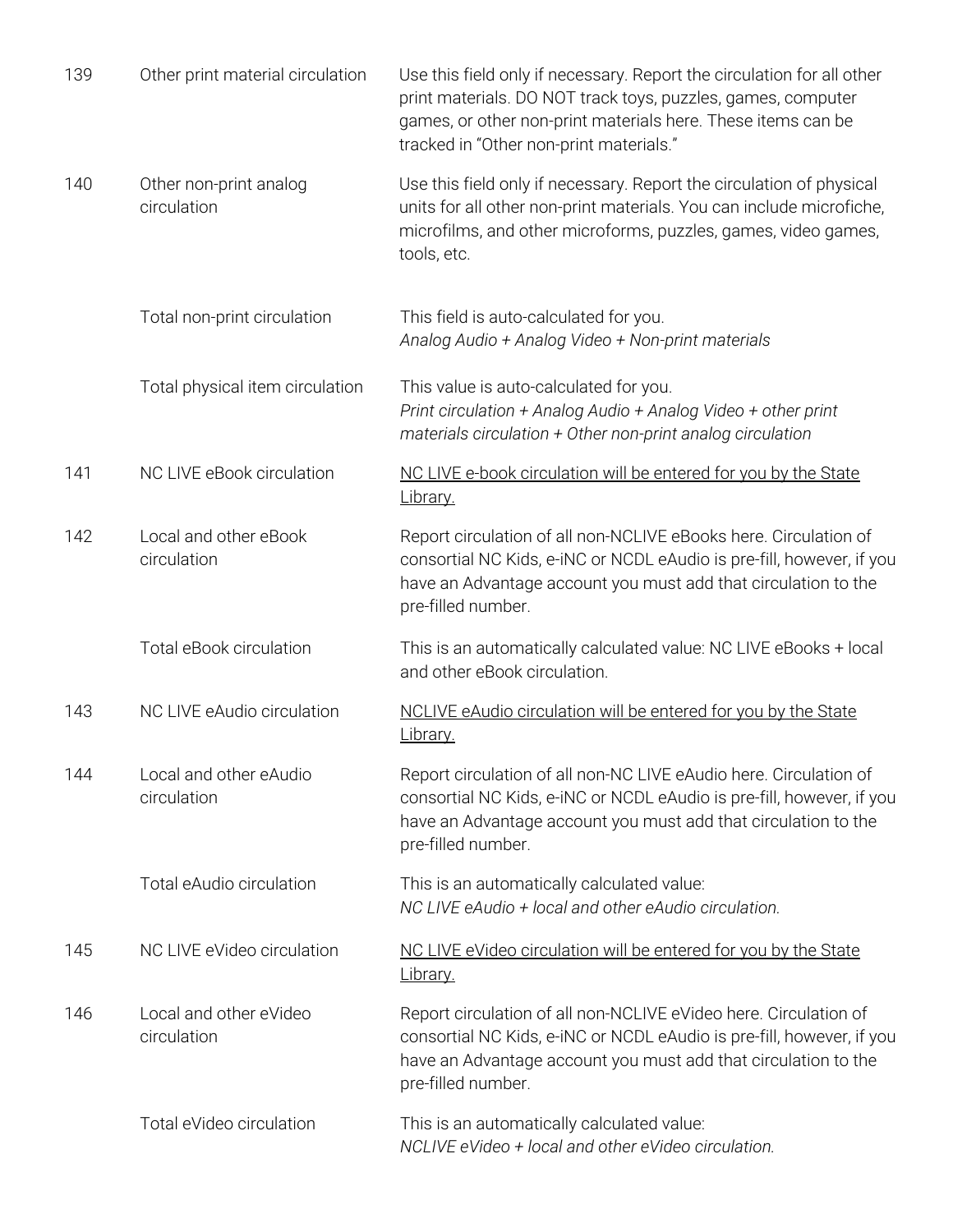| 147 | ePeriodicals circulation                                       | Circulation of electronic periodicals, for example, Zinio. Circulation<br>of consortial NC Kids, e-iNC, NCDL ePeriodicals is pre-filled,<br>however, if you have additional ePeriodicals you must add that<br>circulation to the pre-filled number.                                                                                                                                                                                                                                                                                                                                                                                                        |
|-----|----------------------------------------------------------------|------------------------------------------------------------------------------------------------------------------------------------------------------------------------------------------------------------------------------------------------------------------------------------------------------------------------------------------------------------------------------------------------------------------------------------------------------------------------------------------------------------------------------------------------------------------------------------------------------------------------------------------------------------|
|     | Use of Electronic Materials                                    | This field is auto-calculated for you. Electronic Materials are<br>materials that are distributed digitally and can be accessed via a<br>computer, the Internet, or a portable device such as an e-book<br>reader. Types of electronic materials include e-books and<br>downloadable electronic video and audio files. Electronic Materials<br>packaged together as a unit and checked out as a unit are counted<br>as one unit. Include circulation only for items that require user<br>authentication, and have a limited period of use.<br>NCLIVE eBooks + Other EBooks + NCLIVE eAudio + Other eAudio +<br>ePeriodicals + NCLIVE eVideo + Other eVideo |
| 148 | NC LIVE Retrieval of Electronic<br>Information                 | NC LIVE retrieval of electronic information will be entered for you<br>by the State Library.                                                                                                                                                                                                                                                                                                                                                                                                                                                                                                                                                               |
| 149 | Local Retrieval of Electronic<br>Information                   | The number of full-content items examined, downloaded or<br>otherwise supplied to the user from online library resources that<br>require user authentication but do not have a circulation period. Do<br>not include use of the OPAC or library website.                                                                                                                                                                                                                                                                                                                                                                                                   |
|     | <b>Total Successful Retrieval of</b><br>Electronic Information | This value is auto-calculated for you.<br>NC LIVE Retrieval of Electronic Information + Local Retrieval of<br>Electronic Information                                                                                                                                                                                                                                                                                                                                                                                                                                                                                                                       |
|     | Total electronic materials use                                 | This value is auto-calculated for you.<br>Use of Electronic Materials + Total Successful Retrieval of<br>Electronic Information                                                                                                                                                                                                                                                                                                                                                                                                                                                                                                                            |
|     | Total audio circulation                                        | This field is automatically calculated for you.<br>Total eAudio + analog audio circulation                                                                                                                                                                                                                                                                                                                                                                                                                                                                                                                                                                 |
|     | Total circulation of AV materials                              | This value is auto-calculated for you.<br>NCLive eAudio + Other eAudio + Analog Audio + Analog Video +<br>NCLive eVideo + Other eVideo                                                                                                                                                                                                                                                                                                                                                                                                                                                                                                                     |
|     | <b>Total Circulation</b>                                       |                                                                                                                                                                                                                                                                                                                                                                                                                                                                                                                                                                                                                                                            |
|     | <b>Total Circulation of Materials</b>                          | This value is auto-calculated for you.<br>Total physical item circulation + Use of Electronic Materials<br>CIRC_PRINT + CIRC_AUD_AN + CIRC_VID + CIRC_OTH_NPRNT +<br><b>ELMATCIR</b>                                                                                                                                                                                                                                                                                                                                                                                                                                                                       |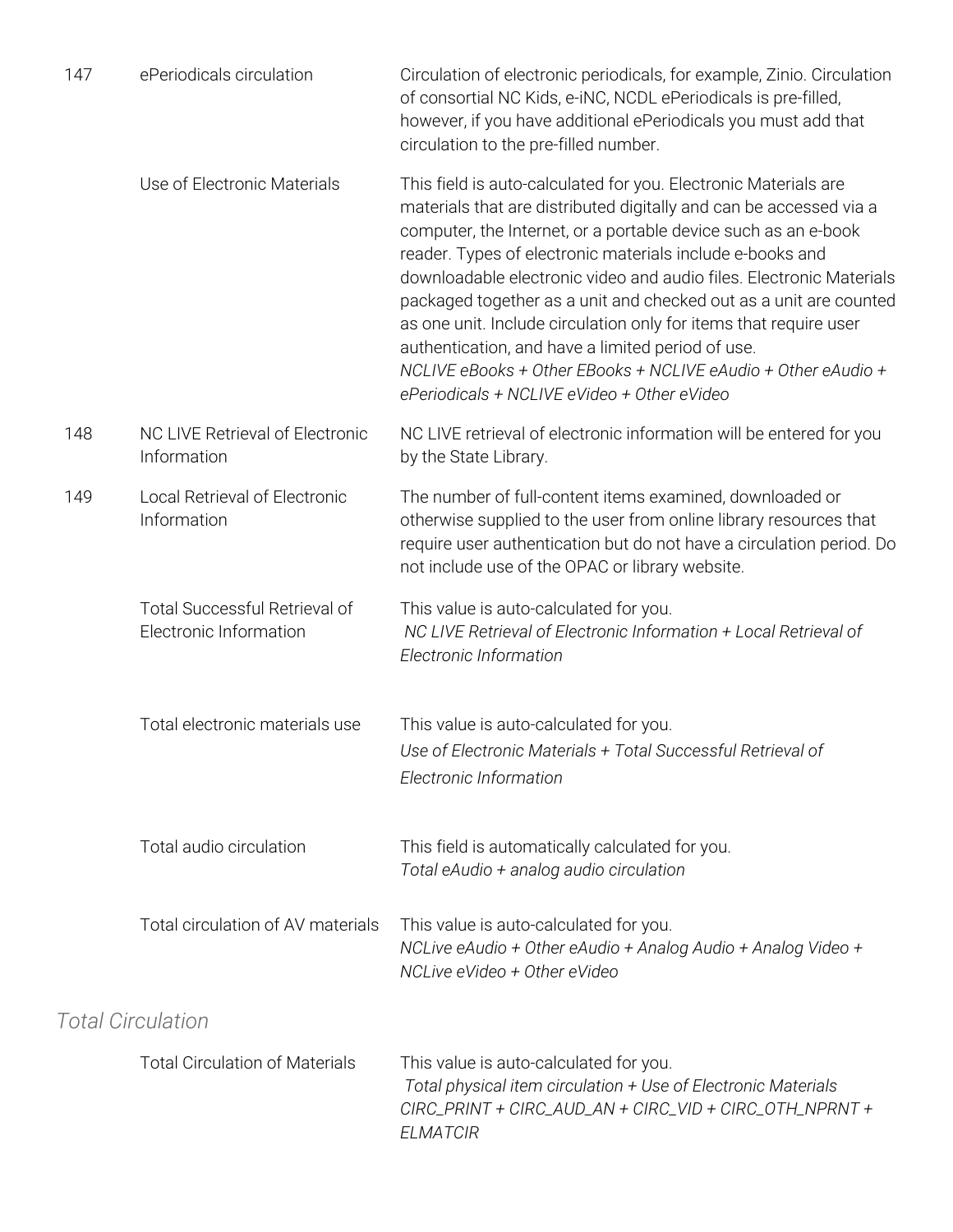|     | Total collection use                   | This value is auto-calculated for you.<br>Juvenile fiction + Juvenile non-fiction + YA fiction + YA non-fiction<br>+ Adult Fiction + Adult non-fiction + Periodicals + analog audio +<br>analog video + other non-print + other print + NCLIVE ebooks +<br>other eBooks + NCLIVE eAudio + other eAudio + ePeriodicals +<br>NCLIVE eVideo + Other eVideo + NCLIVE Successful Electronic<br>Retrievals + Other Successful Electronic Retrievals |
|-----|----------------------------------------|-----------------------------------------------------------------------------------------------------------------------------------------------------------------------------------------------------------------------------------------------------------------------------------------------------------------------------------------------------------------------------------------------------------------------------------------------|
| 150 | Circulation of children's<br>materials | Total annual circulation of all juvenile and young adult materials in<br>all formats to all users. Includes renewals. Total young adult<br>circulation + Total juvenile circulation; if you have data available<br>for circulation of juvenile and young adult materials in other<br>formats (such as audiobooks or eBooks) please include these<br>numbers as well here.                                                                     |

#### Other Service Measures

#### *Technology Lending*

Technology lending is a service by which libraries lend technology (laptops, tablets, cameras, MP3 players, etc.) to patrons for either in-house or out of library use.

| 151 | Technology lending circulation                   | Circulation -- including in-house circulation and renewals -- of<br>technology lent by the library to patrons (not to staff). Do not<br>count circulation of non-technology items (such as gardening<br>tools) here. |
|-----|--------------------------------------------------|----------------------------------------------------------------------------------------------------------------------------------------------------------------------------------------------------------------------|
| 152 | Method of data collection:<br>technology lending | Use the drop down menu to select the method by which you<br>gathered data about technology lending (Counted every<br>transaction all year, Sampling, or Other).                                                      |

#### Registered Users

A registered user is a library user who has applied for and received an identification number or card from the public library that has established conditions under which the user may borrow library materials or gain access to other library resources. If you cannot distinguish between adults and juveniles in your catalog, count all registered users in the Adults field and enter "N/A" in the Juveniles fields.

Note: Reported data must be based off files from which inactive users have been purged within the past three (3) years.

| 153 | <b>Adults</b> | Number of adults $(18+)$ in the community served who have<br>registered as borrowers.   |
|-----|---------------|-----------------------------------------------------------------------------------------|
| 154 | Juveniles     | Number of juveniles (0-17) in the community served who have<br>registered as borrowers. |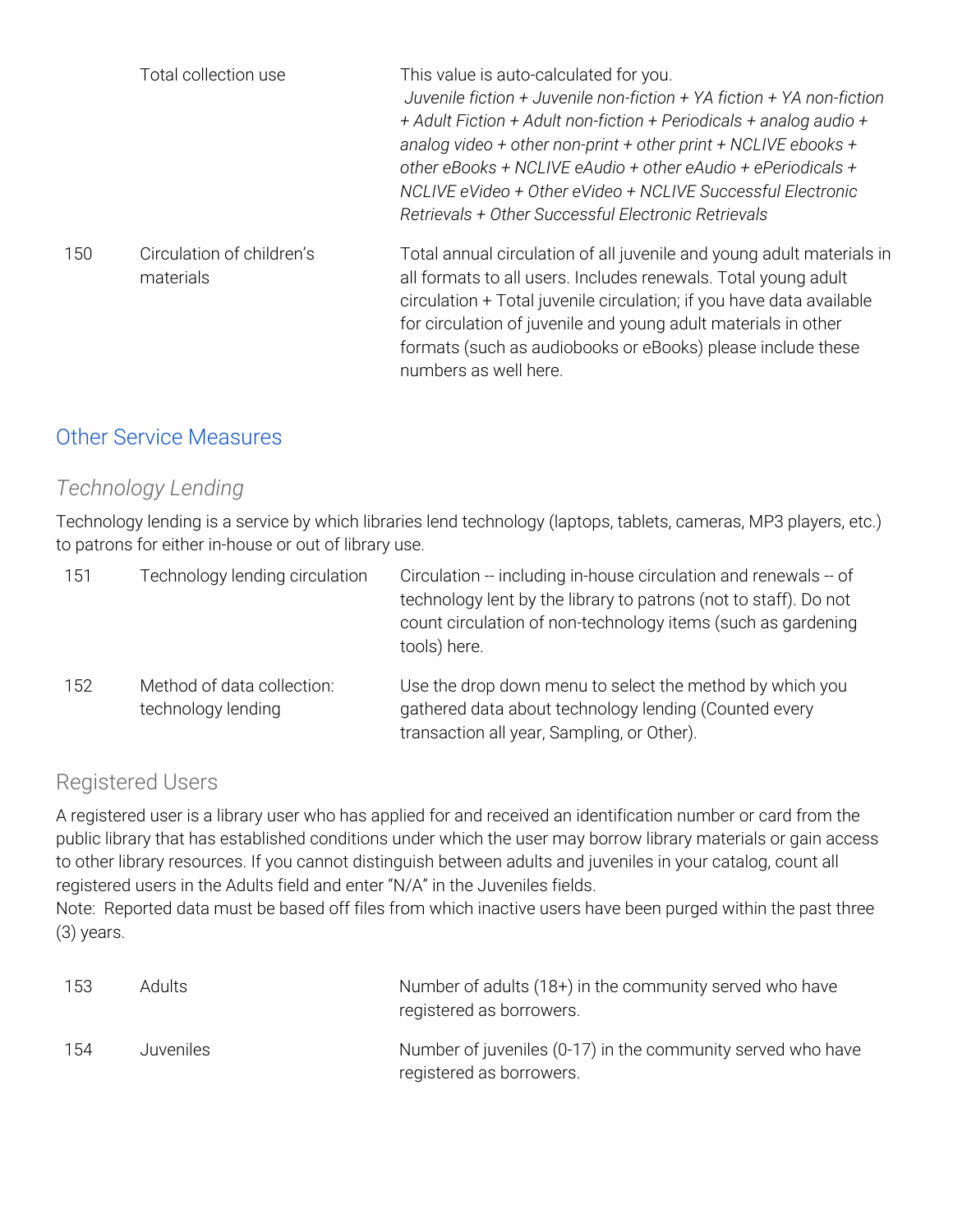Total registered users This field is automatically calculated for you. Adult registered users + Juvenile registered users.

#### *Library visits*

If an annual count of persons entering library is unavailable, determine an annual estimate by sampling visitation annually, biannually, or quarterly by tracking visitation during a typical week and multiplying by 52, 26 or 13. A "typical week" is a time that is neither unusually busy nor unusually slow. Avoid holiday times, vacation periods for key staff, days when unusual events are taking place in the community or in the library. Choose a week in which the library is open its regular hours. Include seven consecutive calendar days, from Sunday through Saturday (or whenever the library is usually open).

| 155 | Library visits                               | Report the total number of persons entering the library for<br>whatever purpose during the year. Include persons attending<br>activities, meetings, and those persons requiring no staff services. |
|-----|----------------------------------------------|----------------------------------------------------------------------------------------------------------------------------------------------------------------------------------------------------|
| 156 | Method of data collection:<br>library visits | Use the drop down menu to select the method by which you<br>gathered data about library visits (Gate counters, Sampling, mix of<br>gate counters and other, Other, Guesstimate).                   |

#### *Programs*

A program is any planned event which introduces those attending to any of the broad range of library services or activities or which directly provides information to participants. Programs may cover use of the library, library services, and library tours, or provide cultural, recreational, or educational information, often designed to meet a specific social need. Examples of these types of programs include book clubs and summer reading events.

Count all programs, whether held on- or off-site, that are sponsored or co-sponsored by the library. Do not include programs sponsored by other groups that use library facilities. If programs are offered as a series, count each program in the series. For example, a book club offered every two weeks, 24 weeks a year, should be counted as 24 programs. Exclude library activities delivered on a one-to-one basis, rather than to a group, such as one-to-one literacy tutoring, services to homebound, homework assistance, and mentoring activities. One-on-one activities should be counted in the Patron Assistance category.

| 157 | Adult programs - in library            | The number of programs for which the primary intended audience<br>is persons age 18 and older AND which are held within a library<br>building or on library grounds.    |
|-----|----------------------------------------|-------------------------------------------------------------------------------------------------------------------------------------------------------------------------|
| 158 | Young adult programs $-$ in<br>library | The number of programs for which the primary intended audience<br>is young adults 12 to 17 years AND which are held within a library<br>building or on library grounds. |
| 159 | Children's programs - in library       | The number of programs for which the primary intended audience<br>is persons age 11 and younger AND which are held within a library<br>building or on library grounds.  |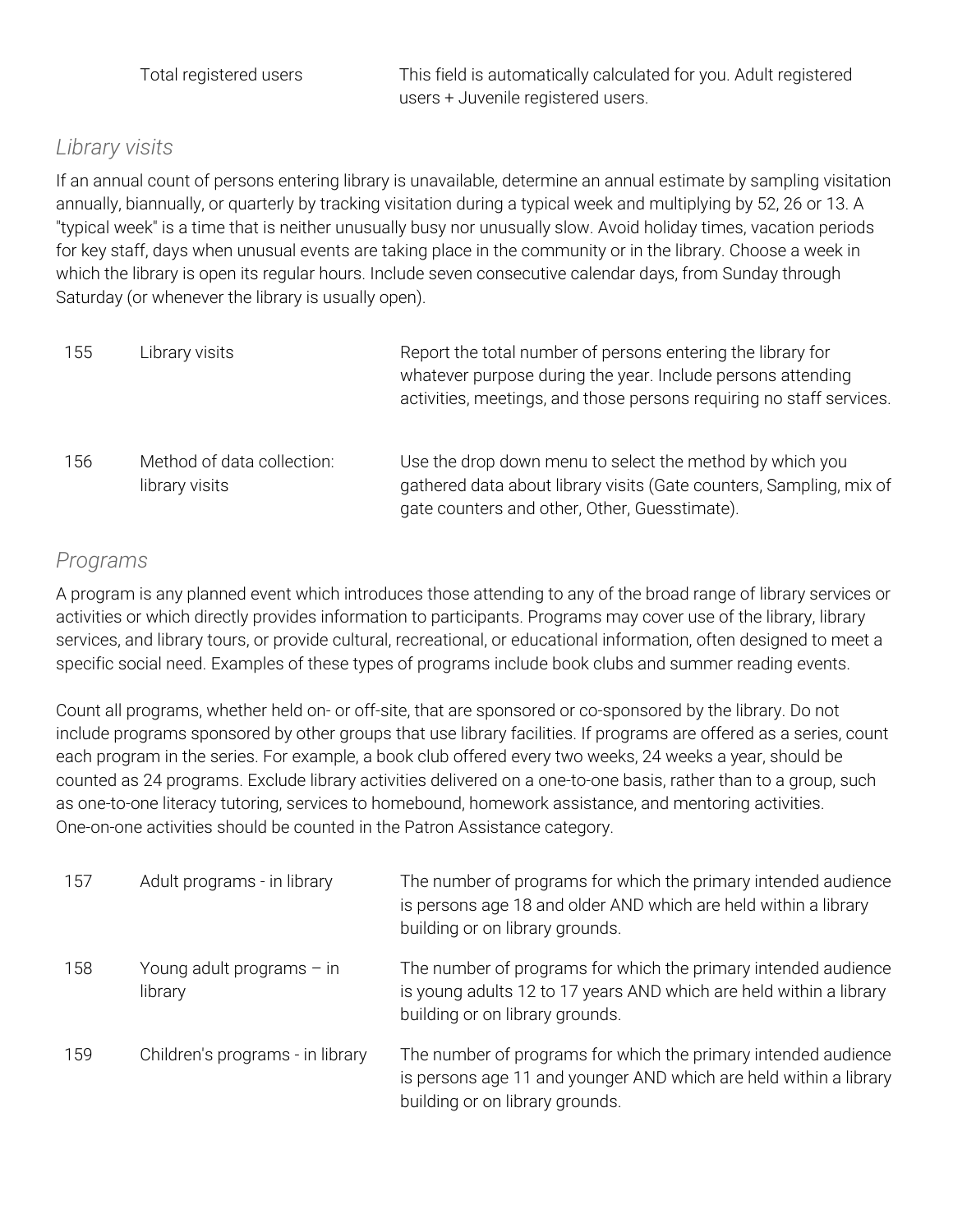| 160 | Adult programs - outside library          | The number of programs for which the primary intended audience<br>is persons age 18 and older AND which are held outside a library<br>building or grounds.    |
|-----|-------------------------------------------|---------------------------------------------------------------------------------------------------------------------------------------------------------------|
| 161 | Young adult programs - outside<br>library | The number of programs for which the primary intended audience<br>is young adults 12 to 17 years AND which are held outside a library<br>building or grounds. |
| 162 | Children's programs - outside<br>library  | The number of programs for which the primary intended audience<br>is persons age 11 and younger AND which are held outside a<br>library building or grounds.  |
|     | Total adult programs                      | This is auto-calculated for you.                                                                                                                              |
|     | Total young adult programs                | This is auto-calculated for you.                                                                                                                              |
|     | Total Children's programs                 | This is auto-calculated for you.                                                                                                                              |

#### *Programs Offered Totals*

| <b>Total Programs Offered</b>                                                | This is auto-calculated for you. |  |
|------------------------------------------------------------------------------|----------------------------------|--|
| Total programs offered i outside This is auto-calculated for you.<br>library |                                  |  |

#### *Programs by topic*

This field is not used to calculate total program offerings -- programs counted here should also be counted in programs by age group. It is fine to count a single program multiple topical categories (for example, if a program relates to both workforce development and technology, count the program and attendance in both categories).

| 163 | Jobs/career programs (offered)       | The number of programs offered for which the primary program<br>subject matter is related jobs, careers, resumes, etc.     |
|-----|--------------------------------------|----------------------------------------------------------------------------------------------------------------------------|
| 164 | Jobs/career programs<br>(attendance) | Attendance by all ages at programs for which the primary program<br>subject matter is related jobs, careers, resumes, etc. |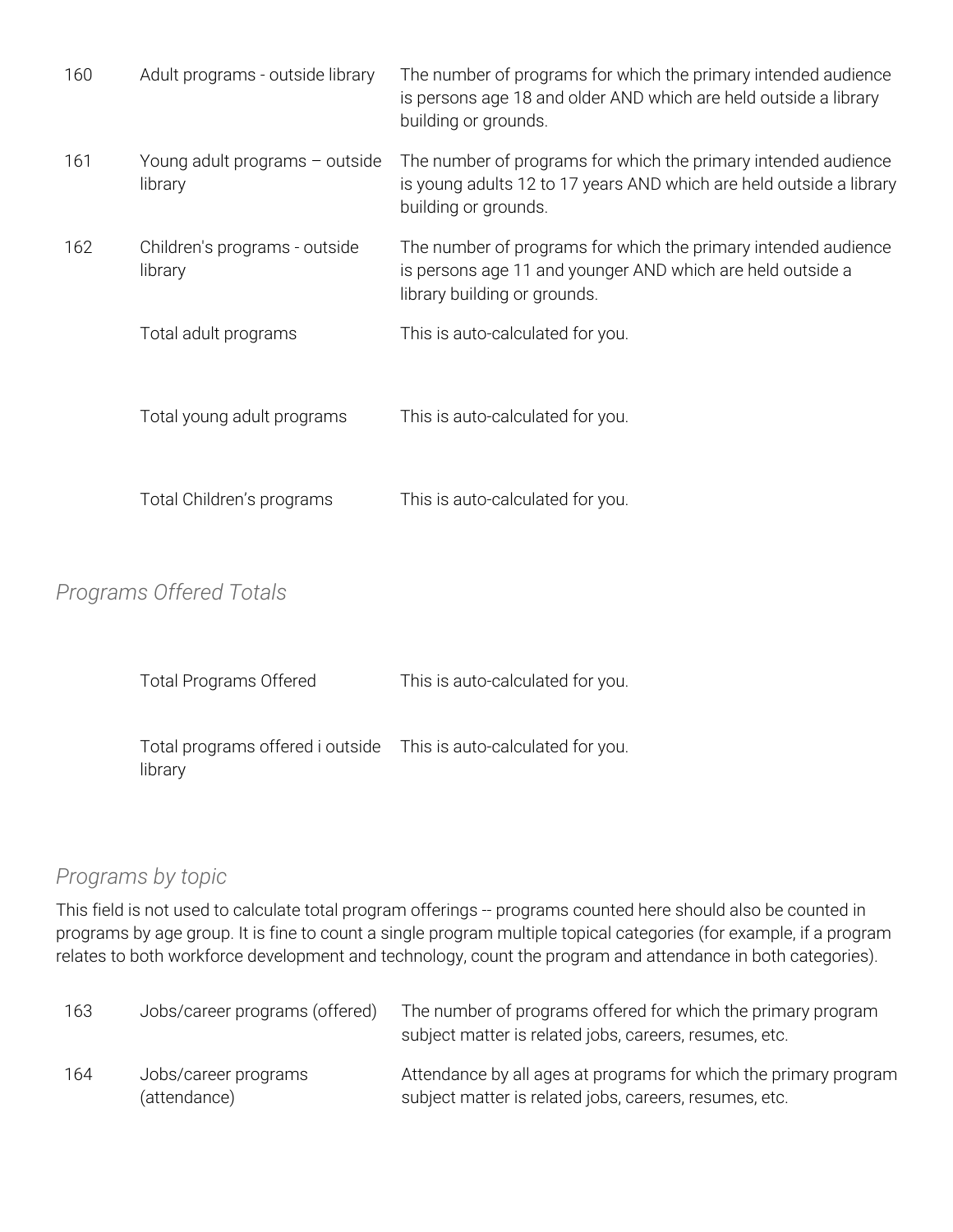| 165            | Digital Literacy programs<br>(offered)         | The number of programs offered for which the primary program<br>subject matter is related to using digital information, technology,<br>software, computing.                                                                                                    |
|----------------|------------------------------------------------|----------------------------------------------------------------------------------------------------------------------------------------------------------------------------------------------------------------------------------------------------------------|
| 166            | Digital Literacy programs<br>(attendance)      | Attendance by all ages at programs for which the primary program<br>subject matter is related to using digital information, technology,<br>software, computing.                                                                                                |
| 167            | Early Literacy programs<br>(offered)           | The number of programs offered for which the primary program<br>subject matter is related to early literacy skills (ages 0-5).                                                                                                                                 |
| 168            | Early Literacy programs<br>(attendance)        | The number of attendees at programs for which the primary<br>program subject matter is related to early literacy skills (ages 0-5).                                                                                                                            |
| 169            | Adult Literacy programs<br>(offered)           | The number of programs offered for which the primary program<br>subject matter is related to adult (over 18) literacy skills.                                                                                                                                  |
| 170            | Adult Literacy programs<br>(attendance)        | The number of attendees at programs for which the primary<br>program subject matter is related to adult (over 18) literacy skills.                                                                                                                             |
| 171            | STEM/STEAM programs<br>(offered)               | The number of programs offered for which the primary program<br>subject matter is related to science, technology, engineering, art<br>and math.                                                                                                                |
| 172            | STEM/STEAM programs<br>(attendance)            | The number of attendees at programs for which the primary<br>program subject matter is related to science, technology,<br>engineering, art and math.                                                                                                           |
| Program totals |                                                |                                                                                                                                                                                                                                                                |
| 173            | Adult program attendance - in<br>library       | Attendance by ALL ages at programs for which the primary<br>intended audience is persons age 18 and older AND which are<br>held within a library building or on library grounds.                                                                               |
| 174            | Young adult program<br>attendance - in library | Attendance by ALL ages at programs for which the primary<br>intended audience is persons age 12 to 17 and under AND which<br>are held within a library building or on library grounds. Includes<br>adults who attend programs intended primarily for children. |
| 175            | Children's program attendance -<br>in library  | Attendance by ALL ages at programs for which the primary<br>intended audience is persons age 11 and younger AND which are<br>held within a library building or on library grounds. Includes adults<br>who attend programs intended primarily for children.     |
| 176            | Adult program attendance -<br>outside library  | Attendance by ALL ages at programs for which the primary<br>intended audience is persons age 18 and older AND which are<br>held outside a library building or grounds.                                                                                         |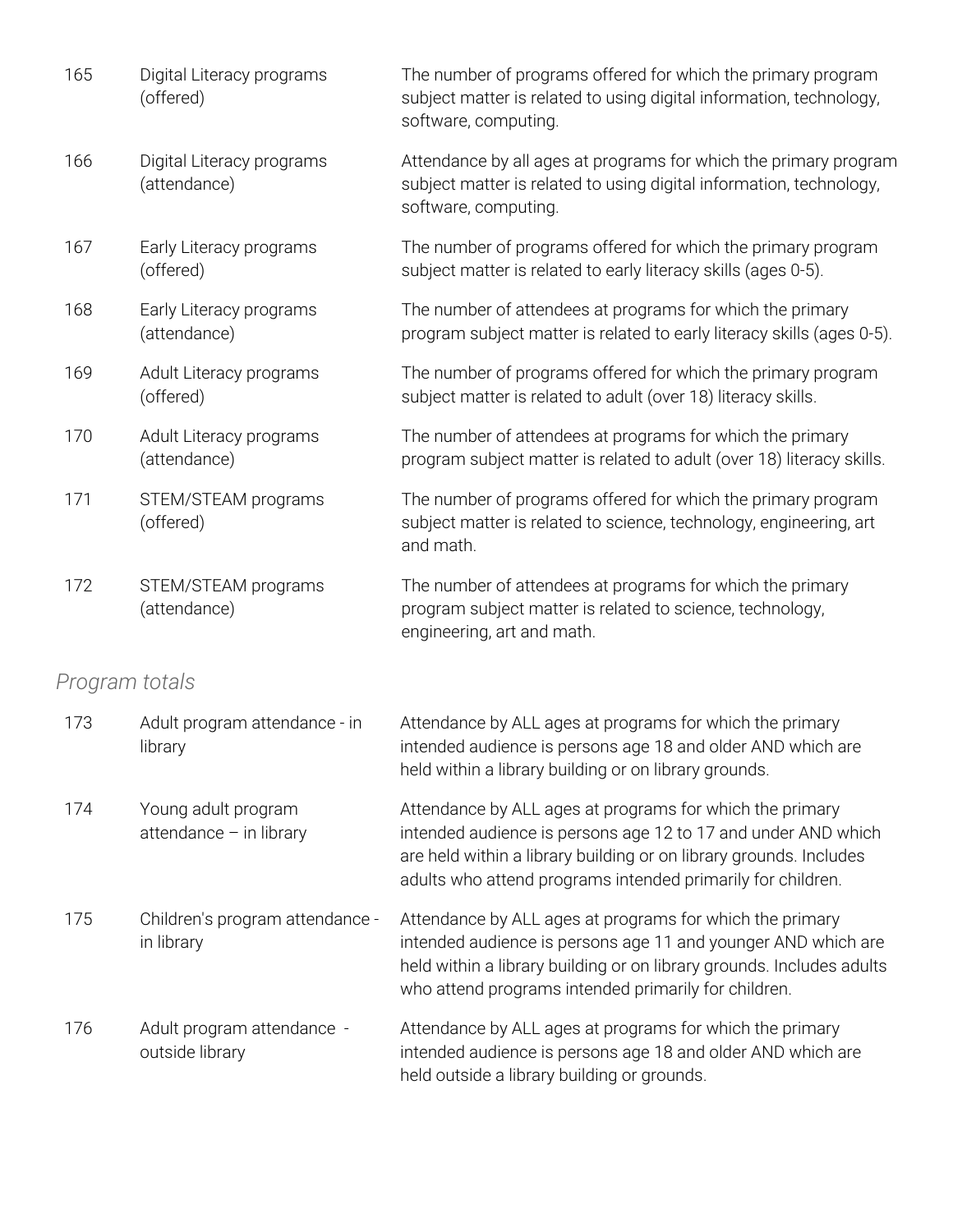| 177 | Young adult program<br>attendance - outside library | Attendance by ALL ages at programs for which the primary<br>intended audience is persons age 12 to 17 and under AND which<br>are held outside a library building or grounds. Includes adults who<br>attend programs intended primarily for children. |
|-----|-----------------------------------------------------|------------------------------------------------------------------------------------------------------------------------------------------------------------------------------------------------------------------------------------------------------|
| 178 | Children's program attendance -<br>outside library  | Attendance by ALL ages at programs for which the primary<br>intended audience is persons age 11 and younger AND which are<br>held outside a library building or grounds. Includes adults who<br>attend programs intended primarily for children.     |
|     | Total adult program attendance                      | This is auto-calculated for you.                                                                                                                                                                                                                     |
|     | Total young adult program<br>attendance             | This is auto-calculated for you.                                                                                                                                                                                                                     |
|     | Total children's program<br>attendance              | This is auto-calculated for you.                                                                                                                                                                                                                     |
|     | Grand total attendance                              | This field is automatically calculated for you.                                                                                                                                                                                                      |
|     | Total program attendance<br>outside the library     | This field is automatically calculated for you.                                                                                                                                                                                                      |

#### Patron assistance

"Patron assistance" (formerly called "reference") comprises one-on-one staff interactions with patrons, including both spontaneous and pre-planned assistance. A patron assistance transaction is an information contact involving knowledge, use, recommendations, interpretation, or instruction in the use of one or more information sources by a member of the library staff. If an annual count of patron assistance transactions is unavailable, determine an annual estimate by counting transactions during a typical week biannually, quarterly or monthly and multiply the count by 26, 13, or 4.3. A "typical week" is a time that is neither unusually busy nor unusually slow. Avoid holiday times, vacation periods for key staff, days when unusual events are taking place in the community or in the library. Choose a week in which the library is open its regular hours. Include seven consecutive calendar days, from Sunday through Saturday (or whenever the library is usually open).

| 179 | All transactions ("reference |
|-----|------------------------------|
|     | transactions")               |

This is the total of all one-on-one transactions. It includes informational and referral services. The request may come in person, by phone, by fax, mail, electronic mail, or through live or networked electronic reference service from an adult, a young adult, or a child. Do not count directional transactions or questions of rules or policies. Examples of directional transactions are "Where are the children's books?" and "I'm looking for a book with the call number 811.2G." An example of a question of rules or policies is "Are you open until 9:00 tonight?"

Do include:

- Readers Advisory
- Technology assistance
- · Jobs/career assistance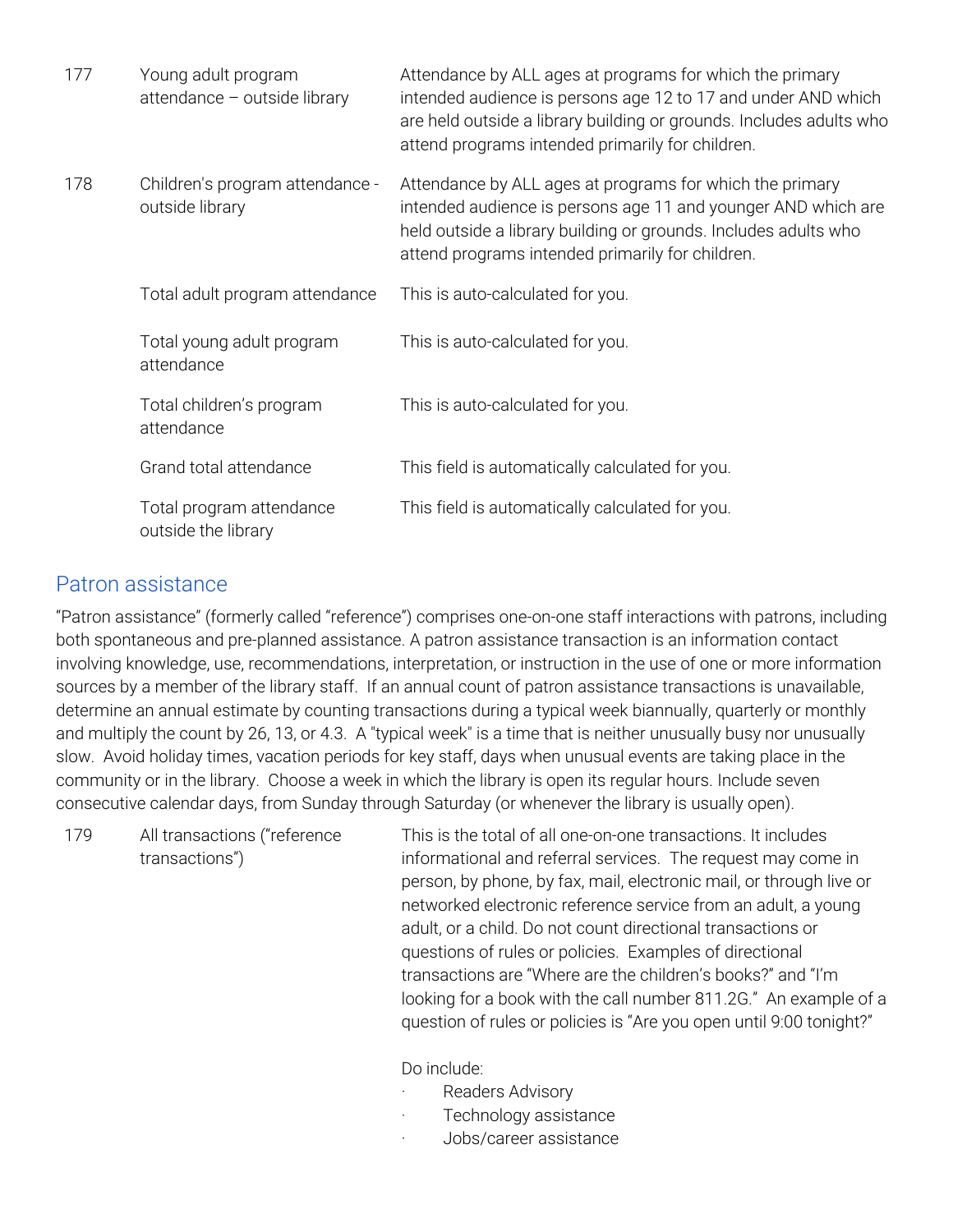| Method of data collection | Use the drop down menu to select the method by which you    |
|---------------------------|-------------------------------------------------------------|
|                           | gathered data about patron assistance transactions (Counted |
|                           | every transaction all year, Sampling, Other).               |

## Meeting room use

| 180 | Meeting room use (non-library)           | Number of events held in library meeting rooms for functions not<br>sponsored, organized or initiated by the library.     |
|-----|------------------------------------------|---------------------------------------------------------------------------------------------------------------------------|
| 181 | Meeting room attendance<br>(non-library) | Attendance at events held in library meeting rooms for functions<br>not sponsored, organized or initiated by the library. |

#### Interlibrary Loans

Library materials, or copies of the materials, provided by one library to another upon request. The libraries involved in interlibrary loans are not under the same library administration; do not count "branch to branch" loans as interlibrary loans. You should count NC CARDINAL transactions.

| 182 | Items loaned (items provided to)        | The annual count of library materials, or copies of materials,<br>provided by one library to another upon request.   |
|-----|-----------------------------------------|----------------------------------------------------------------------------------------------------------------------|
| 183 | Items borrowed (items received<br>from) | The annual count of library materials, or copies of materials,<br>received by one library from another upon request. |

# **Electronic Technology**

#### **Computers**

| 184 | Internet computers used by<br>staff only     | Report the number of the library's Internet computers (PCs and<br>laptops) used by staff only. If both the public and staff use a<br>computer, count it as a public computer. |
|-----|----------------------------------------------|-------------------------------------------------------------------------------------------------------------------------------------------------------------------------------|
| 185 | Internet computers used by<br>general public | Report the number of the library's Internet computers (PCs and<br>laptops), whether purchased, leased or donated, used by the<br>general public in the library.               |

#### Users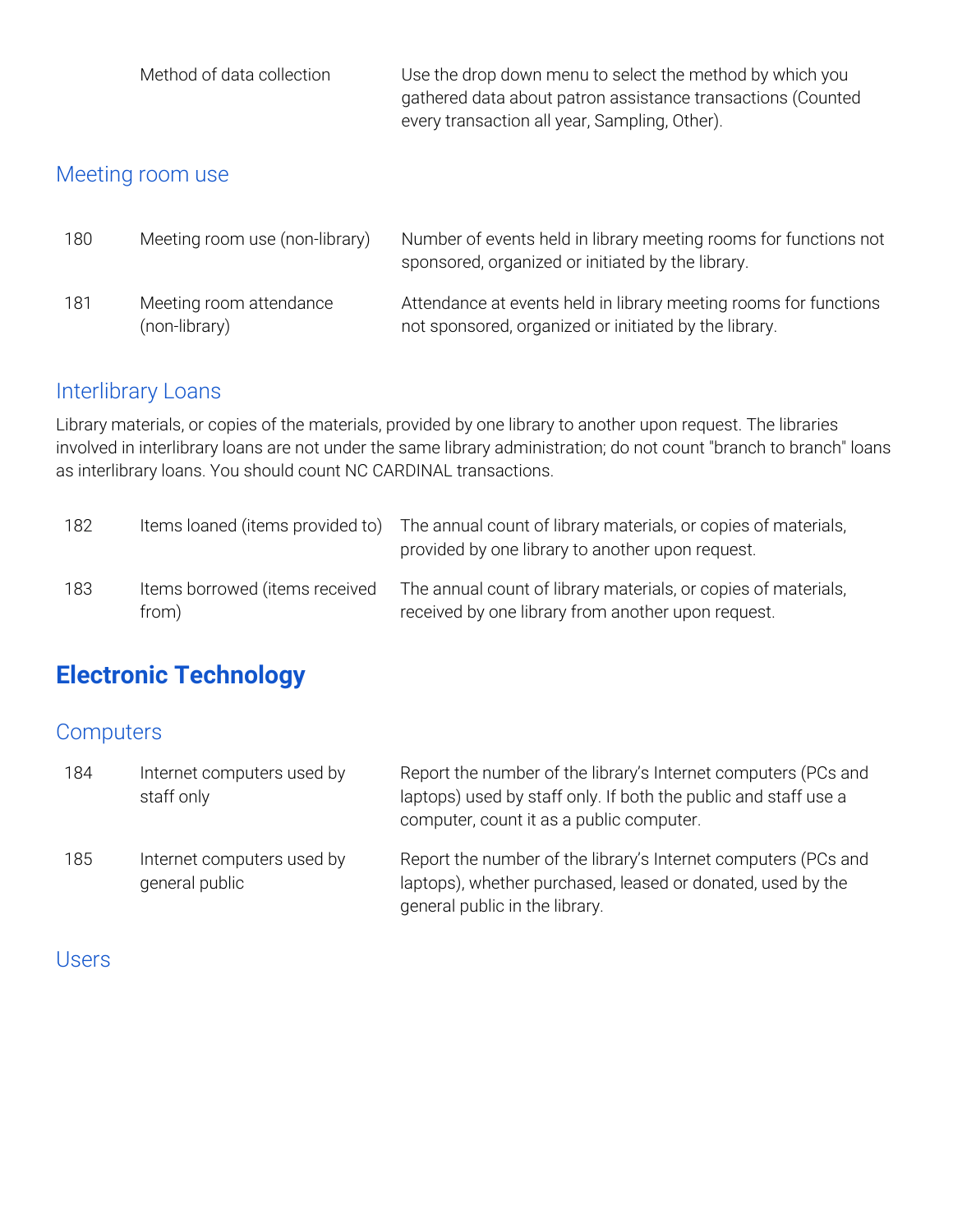| 186 | Number of uses of public<br>Internet computers per year    | Report the total number of uses (sessions) of the library's Internet<br>computers in the library during the last year. If the computer is<br>used for multiple purposes (Internet access, word-processing,<br>OPAC, etc.) and Internet uses (sessions) cannot be isolated, report<br>all usage. A typical week or other reliable estimate may be used to<br>determine the annual number. Sign-up forms or Web-log tracking<br>software also may provide a reliable count of uses (sessions).                                                                                                                                                                                                                                                               |
|-----|------------------------------------------------------------|------------------------------------------------------------------------------------------------------------------------------------------------------------------------------------------------------------------------------------------------------------------------------------------------------------------------------------------------------------------------------------------------------------------------------------------------------------------------------------------------------------------------------------------------------------------------------------------------------------------------------------------------------------------------------------------------------------------------------------------------------------|
|     |                                                            | Note: The number of uses (sessions) may be counted manually,<br>using registration logs. Count each use (session) for public<br>internet computers, regardless of the amount of time spent on the<br>computer. A use (session) on the library's public internet<br>computer(s) three times a year would count as three uses<br>(sessions). Software such as "Historian" can also be used to track<br>the number of uses (sessions) at each public internet computer. If<br>the data element is collected as a weekly figure, multiply that<br>figure by 52 to annualize it.                                                                                                                                                                                |
|     |                                                            | Reminder: This count includes only the library's Internet<br>computers. Do not include Wi-Fi access using non-library<br>computers.                                                                                                                                                                                                                                                                                                                                                                                                                                                                                                                                                                                                                        |
|     | Method of data collection:<br>public Internet computer use | Use the drop down menu to select the method by which you<br>gathered data about public Internet computer use (Computer<br>software provides the count, Sign up on paper sheets, Sampling,<br>Other).                                                                                                                                                                                                                                                                                                                                                                                                                                                                                                                                                       |
| 187 | Website visits                                             | Count the number of visits, also called "sessions," to the library's<br>website. DO NOT REPORT the number of page hits or pageviews.<br>A "visit" or "session" represents a person coming to your site<br>regardless of how many pages they view while there. If you are<br>unable to count the number of visits or sessions to your website,<br>select "Not able to track."                                                                                                                                                                                                                                                                                                                                                                               |
| 188 | Wireless Internet sessions                                 | Report the number Internet sessions initiated on your library's<br>wireless network during the fiscal year in question. It doesn't<br>matter who is using the wireless, what time of day it is, whether it's<br>during the library's opening hours, or what websites the user is<br>accessing. This number can only be reported if your wireless<br>internet provider can give you the number, or if you have staff<br>members who know how to get the number from the router. Do<br>not attempt to get this number by sampling observations of people<br>in the library using their own laptops.<br>Select "N/A" if you are not able to get the number from the router<br>or internet provider, or if your library does not provide wireless<br>internet. |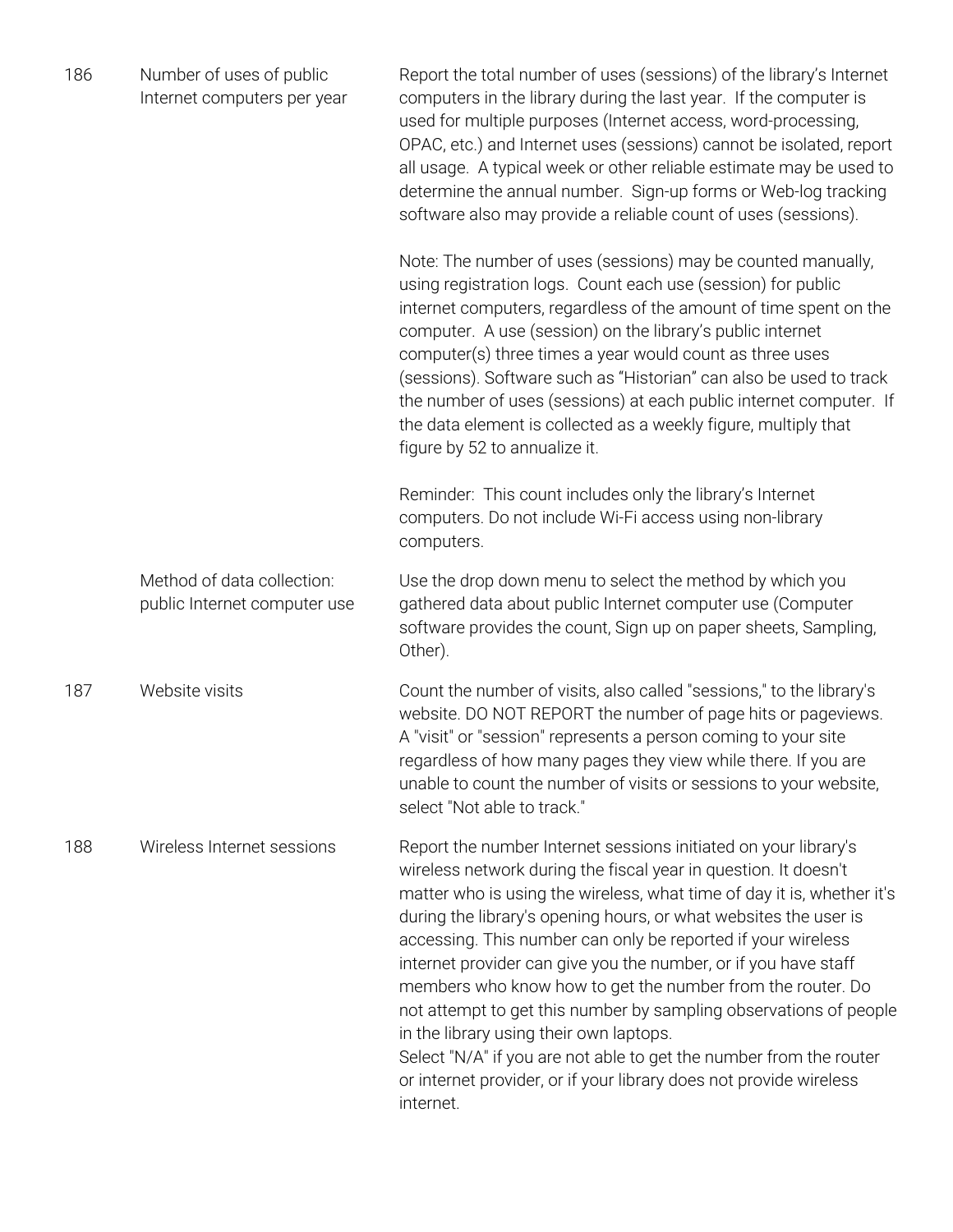## **Branch Information**

Several of the following items will be pre-filled in the online form, using data from last year's entries. Answer this section for each service outlet, including the central library, branches and bookmobiles. To add a new library outlet or change the name of an existing outlet, contact Amanda [Johnson](mailto:amanda.johnson@ncdcr.gov), State Data Coordinator, at 919-807-7421.

|     | Name of branch                      | Name of the branch library or outlet.                                                                                                                                                                                                                                                                                                                                                                                                                                                        |
|-----|-------------------------------------|----------------------------------------------------------------------------------------------------------------------------------------------------------------------------------------------------------------------------------------------------------------------------------------------------------------------------------------------------------------------------------------------------------------------------------------------------------------------------------------------|
|     | Is this facility owned or leased?   | Specify if the facility is city owned, county owned, leased, or other.                                                                                                                                                                                                                                                                                                                                                                                                                       |
|     | Mailing address                     | The address for mail delivery via US Postal Service.                                                                                                                                                                                                                                                                                                                                                                                                                                         |
|     | Street address                      | The complete street address of the branch or outlet. Note: Do not<br>report a post office box address. For a bookmobile that operates<br>from a central office or branch, report the address of the office or<br>branch.                                                                                                                                                                                                                                                                     |
| 189 | Phone number                        | The telephone number of the branch, including area code. Report<br>telephone number without spacing or punctuation.                                                                                                                                                                                                                                                                                                                                                                          |
| 190 | Fax number                          | The fax phone number of the branch (if available), including area<br>code. Report fax number without spacing or punctuation.                                                                                                                                                                                                                                                                                                                                                                 |
| 191 | Name of librarian or branch<br>head | The name of the person responsible for on-site management of<br>the branch. The person who fills this role may not have the title<br>"branch head" or "librarian". Report the name of the person who<br>oversees staff and facilities at the branch, regardless of his or her<br>job title.                                                                                                                                                                                                  |
| 192 | Email address                       | The complete email address of the person named above as<br>branch head above, or the email address for the branch itself. If<br>neither the branch nor the branch head has an email address,<br>leave this field blank or "N/A."                                                                                                                                                                                                                                                             |
|     | Building square feet                | Provide the area, in square feet, of the public library outlet (main<br>library or branch). Report the total area in square feet for each<br>library outlet (main library or branch) separately. This is the area<br>on all floors enclosed by the outer walls of the library outlet.<br>Include all area occupied by the library outlet, including those<br>areas off-limits to the public. Include any areas shared with<br>another agency or agencies if the outlet has use of that area. |

If the outlet is a bookmobile, select "N/A."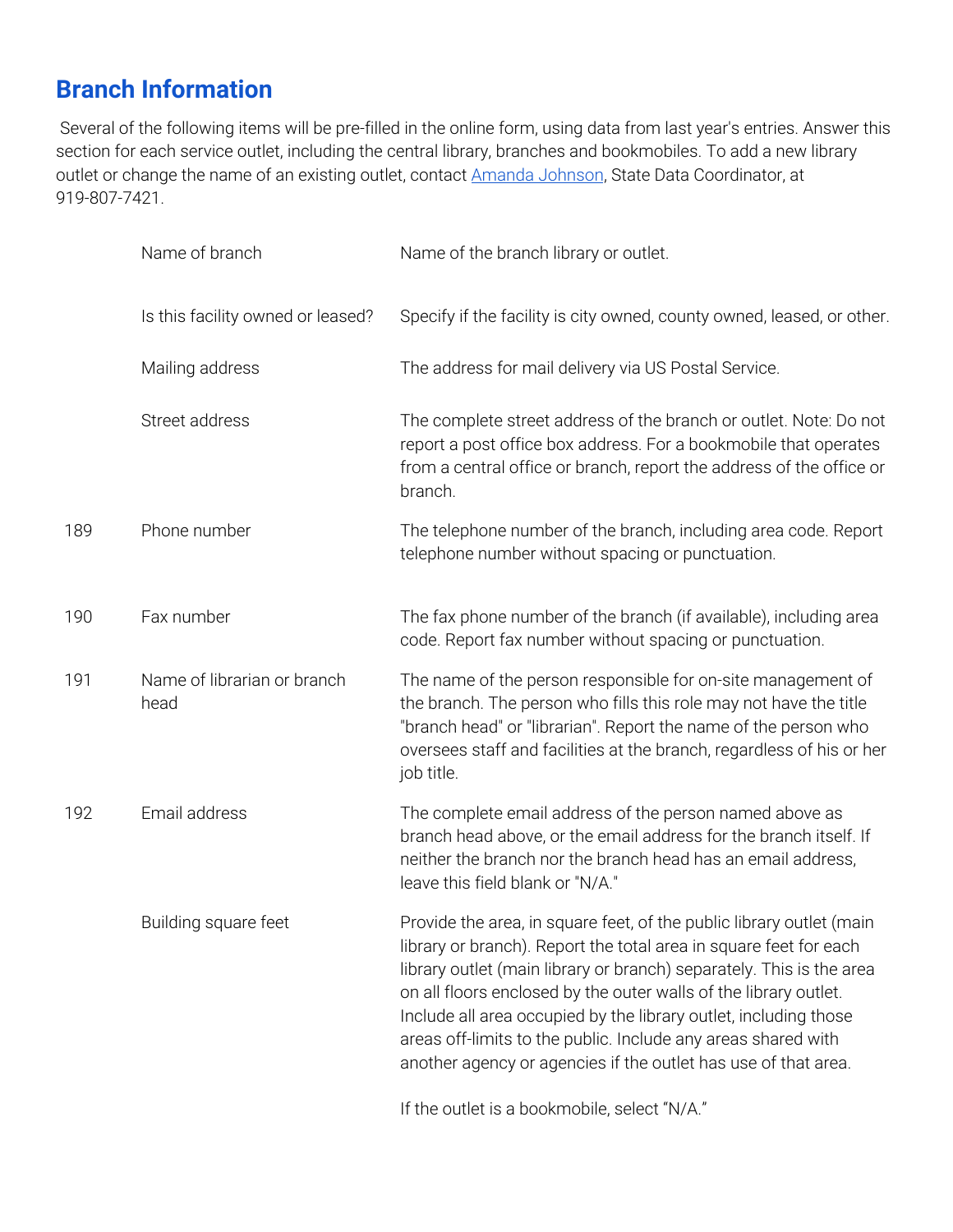| 193 | FTE staff                                 | Total full-time equivalents of staff assigned to this outlet. Include<br>all positions assigned to the outlet, whether those positions are<br>filled or not. To compute FTE, take the number of hours worked<br>per week by all employees and divide it by 40. Example: four<br>employees working 12 hours per week would be considered 1.2<br>FTE $(4 \times 12/40 = 1.2)$                                                                                                                                                                                                                                                                                                                                                                                                                                                                                                                                    |
|-----|-------------------------------------------|----------------------------------------------------------------------------------------------------------------------------------------------------------------------------------------------------------------------------------------------------------------------------------------------------------------------------------------------------------------------------------------------------------------------------------------------------------------------------------------------------------------------------------------------------------------------------------------------------------------------------------------------------------------------------------------------------------------------------------------------------------------------------------------------------------------------------------------------------------------------------------------------------------------|
| 194 | Hours of operation                        | Enter the library's regular weekly schedule here. You may also<br>include summer or other special hours. Examples: M-F: 8: 00 a.m.<br>-5: 00 p. m. or T-Th: 2-8 pm; F: noon-5 pm; Sat: 9 am-noon; Sun:<br>2-5 pm (Labor Day -Memorial Day).                                                                                                                                                                                                                                                                                                                                                                                                                                                                                                                                                                                                                                                                    |
|     |                                           | These hours of operation will display publicly on an interactive<br>map of NC libraries produced by the new survey tool, so be sure<br>to enter your updated hours each year!                                                                                                                                                                                                                                                                                                                                                                                                                                                                                                                                                                                                                                                                                                                                  |
| 195 | Public service hours per year             | This is the number of annual public service hours for outlets<br>(reported individually by central, branch, bookmobile and Books by<br>Mail Only).                                                                                                                                                                                                                                                                                                                                                                                                                                                                                                                                                                                                                                                                                                                                                             |
|     |                                           | For each bookmobile, count only the hours during which the<br>bookmobile is open to the public. For administrative entities that<br>offer ONLY books by mail service, count the hours that the outlet<br>is staffed for service. Minor variations in public service hours need<br>not be included. Extensive hours closed to the public due to<br>natural disasters or other events should be excluded from the<br>count.                                                                                                                                                                                                                                                                                                                                                                                                                                                                                      |
| 196 | Number of weeks library outlet<br>is open | This is the number of weeks during the year that an outlet was<br>open to the public.                                                                                                                                                                                                                                                                                                                                                                                                                                                                                                                                                                                                                                                                                                                                                                                                                          |
|     |                                           | For each bookmobile, count only the weeks during which the<br>bookmobile is open to the public. For administrative entities that<br>offer ONLY books by mail service, count the weeks that the outlet<br>is staffed for service. The count should be based on the number<br>of weeks that a library outlet was open for half or more of its<br>scheduled service hours. Extensive weeks closed to the public due<br>to natural disasters or other events should be excluded from the<br>count. Do not calculate based on total number of service hours<br>per year at the outlet level. For example, by dividing total hours by<br>the average hours open per week. Round to the nearest whole<br>number of weeks. If the library was open half or more of its<br>scheduled hours in a given week, round up to the next week. If the<br>library was open less than half of its scheduled hours, round<br>down. |